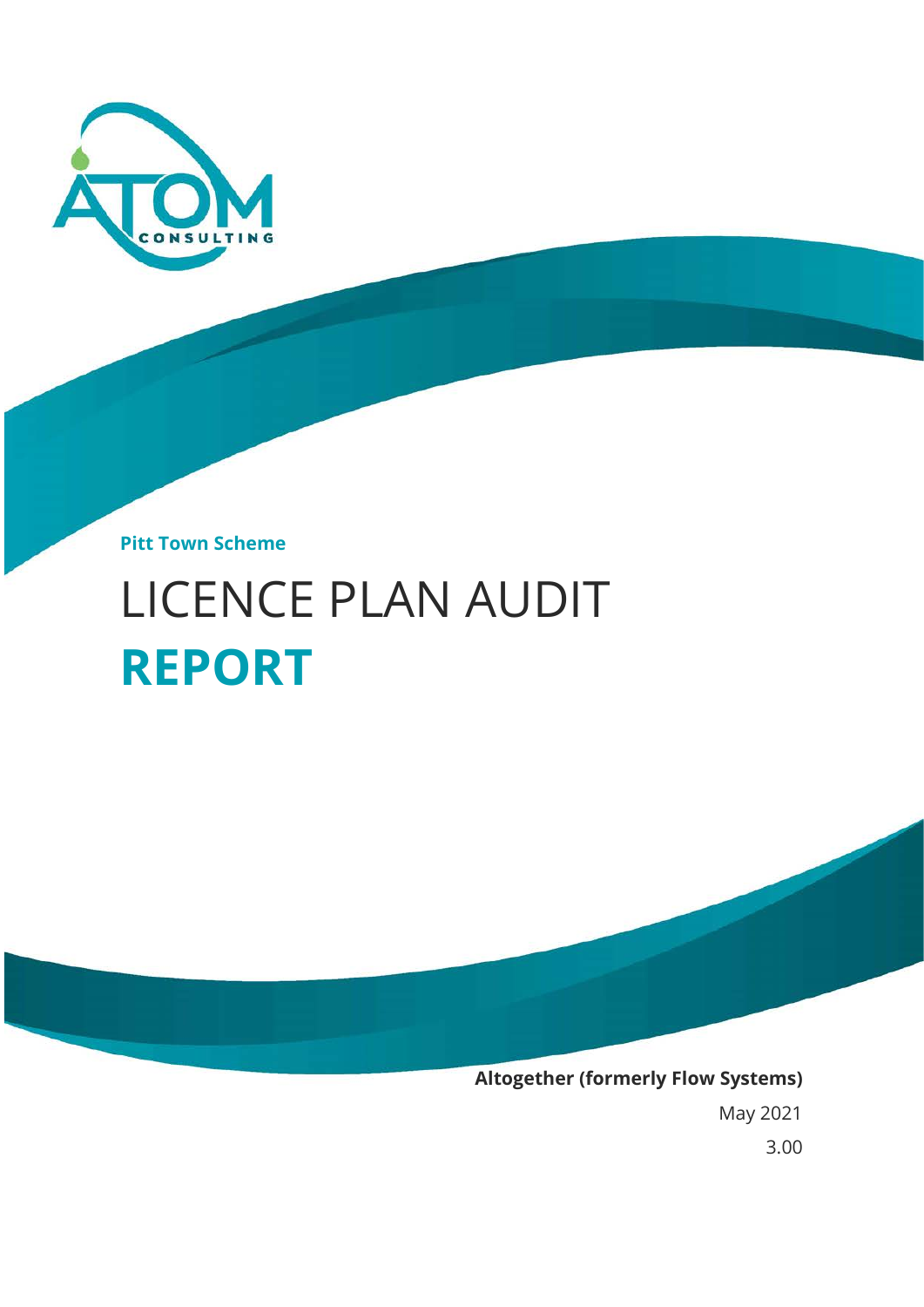| <b>Document</b><br><b>Status:</b> | Version:                                                                                                                            | 3.00                                                                |         |            |
|-----------------------------------|-------------------------------------------------------------------------------------------------------------------------------------|---------------------------------------------------------------------|---------|------------|
| <b>Document</b>                   | Status                                                                                                                              | <b>Notes</b>                                                        | Version | Date       |
| <b>History:</b>                   | Internal draft                                                                                                                      |                                                                     | 1.0     | 29/04/2021 |
|                                   | Draft report                                                                                                                        | Reviewed by AC                                                      | 2.0     | 7/05/2021  |
|                                   | Final report                                                                                                                        | Reviewed by NC                                                      | 3.0     | 26/05/2021 |
|                                   |                                                                                                                                     |                                                                     |         |            |
| <b>Authors:</b>                   | David Bartley, Annalisa Contos                                                                                                      |                                                                     |         |            |
| <b>Contact:</b>                   | Annalisa Contos<br><b>Atom Consulting</b><br>65 Cambourne Ave<br>St Ives NSW 2075<br>annalisa@atomconsulting.com.au<br>02 9488 7742 |                                                                     |         |            |
| <b>File Name:</b>                 |                                                                                                                                     | FSY2006P Flow Systems Licence Plan Audit report_Pitt Town_v3.0.docx |         |            |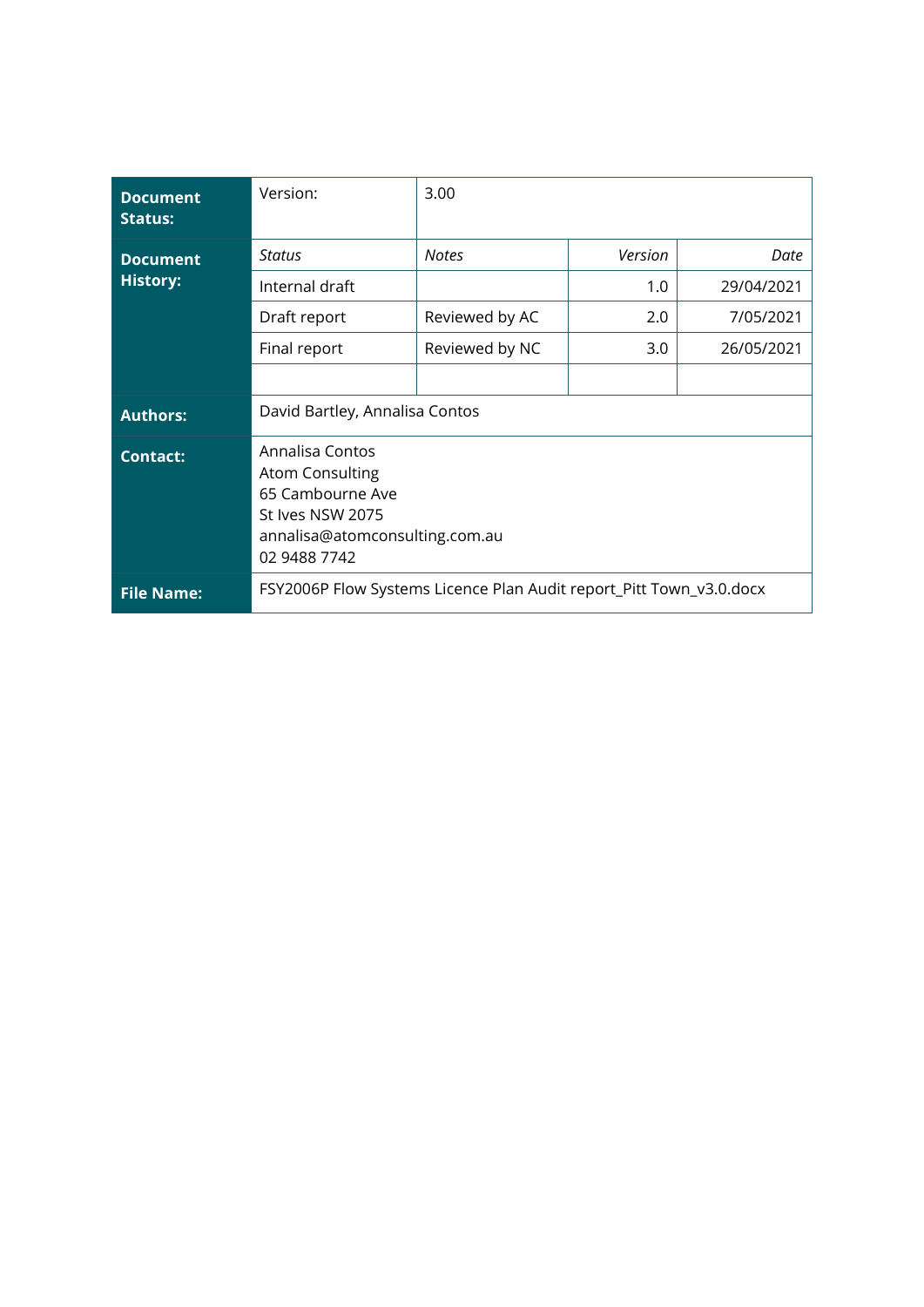### Executive Summary

#### **Audit scope**

This report presents the findings of the licence plan audit of Pitt Town Water Pty Ltd (a wholly owned subsidiary of Flow Systems Pty Ltd), conducted in April 2021, consistent with the audit requirements set out in IPART's *Audit Guideline, Water Industry Competition Act 2006 (NSW)* (July 2020).

The audit scope includes the adequacy and currency of the Pitt Town Licence Plans.

The licence plans subject to audit are the:

- Pitt Town Water Scheme Management Plan
- Recycled Water Quality Plan

### **Audit findings**

Flow Systems (now called Altogether) have a Recycled Water Quality Plan (RWQP) that details how the AGWR Framework elements, components and actions are met. The Plans' structure is simple yet comprehensively documents how Flow Systems meets the requirements of the AGWR Framework. Documents specific to individual schemes are referenced in the Scheme Management Plan. As the overarching water quality plan (RWQP) were audited in November 2020 for the Cooranbong Licence plan audit, the scope of the Pitt Town audit was reduced to:

- Audit scheme specific documentation referenced in the RWQP, including the scheme management plans and relevant supporting documentation
- Confirmation of the process flow diagrams on site
- Assess progress of the recommendations relating to the Stage 2 audit of the overarching documentation.

A summary of compliance for the Pitt Town Water Quality Plans (recycled) is shown in [Table i-i.](#page-2-0)

The Licence Plans as a whole are considered adequate, with a few deficiencies noted in relation to scheme descriptions and updating of documentation following scheme expansion. These are considered non-material. Recommendations have been included to address these shortcomings.

<span id="page-2-0"></span>**Table i-i. Summary of compliance with Pitt Town Scheme Water Quality Licence Plans** 

| Requirement                                    | Licence Plan                  | <b>Compliance</b>          |
|------------------------------------------------|-------------------------------|----------------------------|
| WIC Regulation Schedule 1<br>clause $7(1)$ (b) | Water quality plan (recycled) | Non-compliant non material |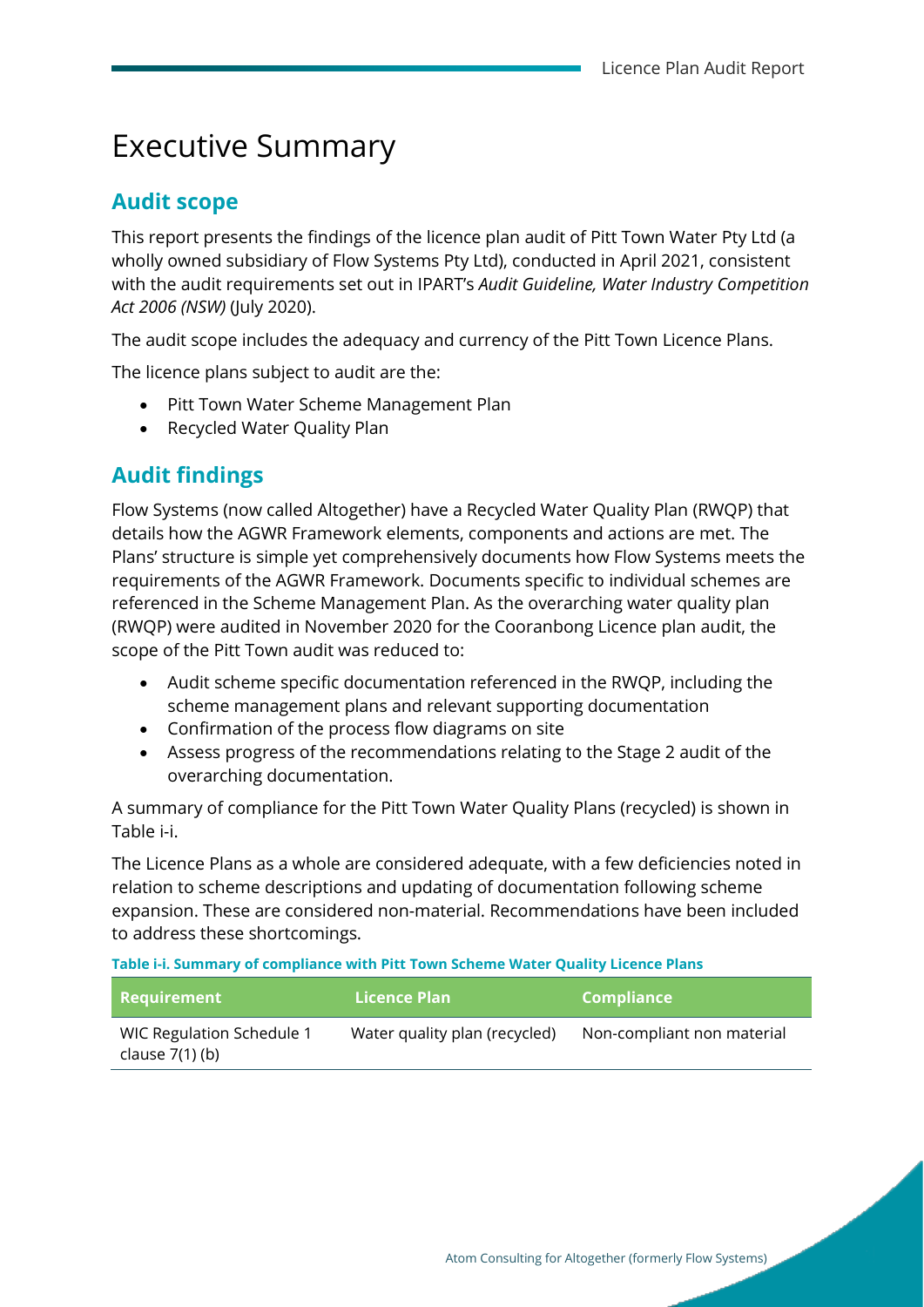### **Recommendations**

Two audit recommendations were made for the Pitt Town Water Quality Licence Plans:

- Recommendation RW 2.1: Review and update the Pitt Town process flow diagram to accurately reflect current arrangements.
- Recommendation RW 5.1: Review and update the Pitt Town DIZ Standard operating procedure reference to the automatic control valve to commence irrigating

Six opportunities for improvement were identified. They are summarised in Section [4.2.1.](#page-26-0)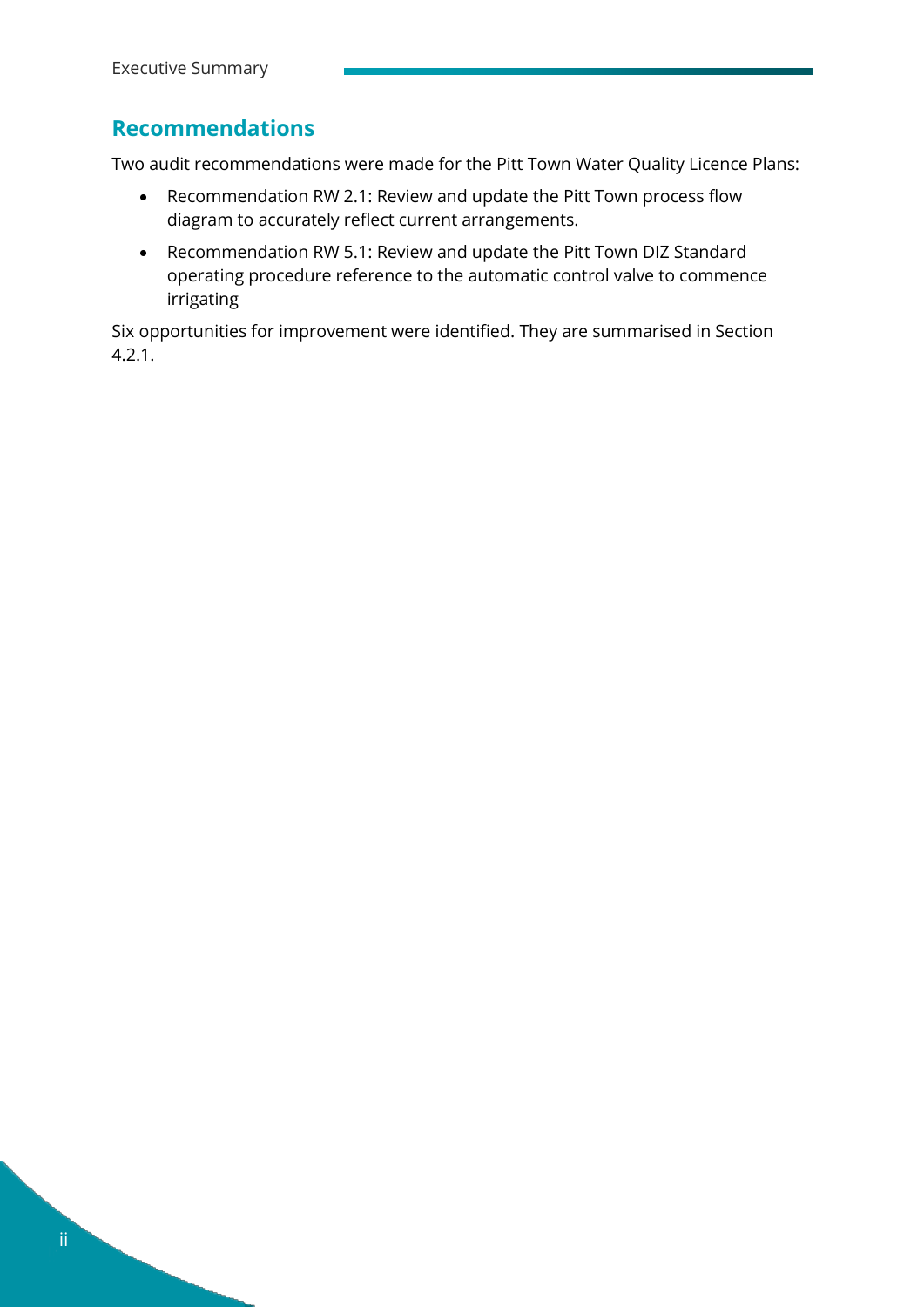$\overline{\phantom{a}}$ 

## Contents

| $\mathbf{1}$   |     |       |  |
|----------------|-----|-------|--|
|                | 1.1 |       |  |
|                | 1.2 |       |  |
| $\overline{2}$ |     |       |  |
|                | 2.1 |       |  |
|                |     | 2.1.1 |  |
|                | 2.2 |       |  |
|                | 2.3 |       |  |
|                | 2.4 |       |  |
|                | 2.5 |       |  |
| 3              |     |       |  |
| 4              |     |       |  |
|                | 4.1 |       |  |
|                | 4.2 |       |  |
|                |     | 4.2.1 |  |
|                |     | 4.2.2 |  |
|                |     |       |  |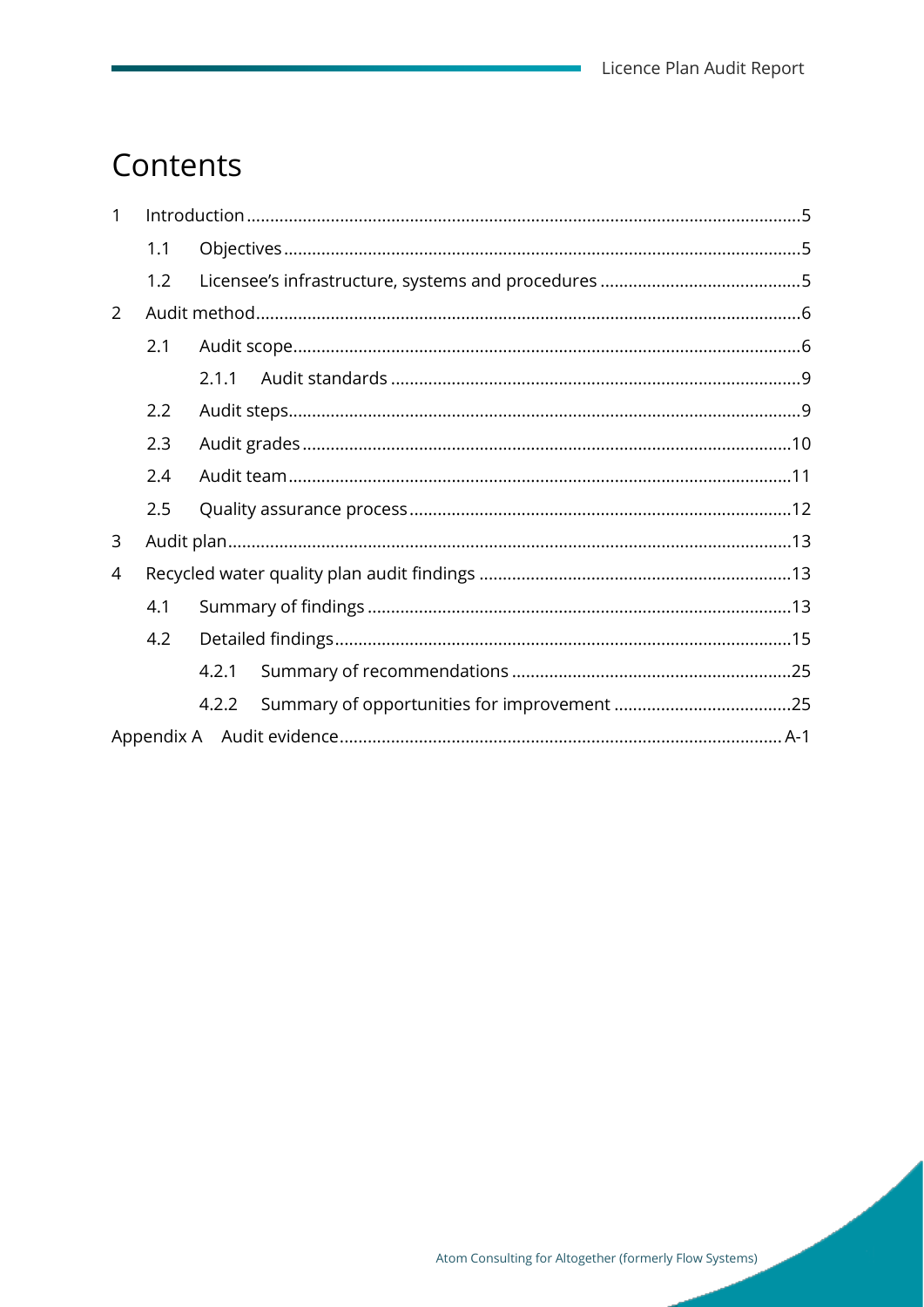## Tables

| Table i-i. Summary of compliance with Pitt Town Scheme Water Quality Licence |  |
|------------------------------------------------------------------------------|--|
|                                                                              |  |
| Table 2-2. Recycled water licence plan audit reduced scope summary 7         |  |
|                                                                              |  |
|                                                                              |  |
|                                                                              |  |
| Table 3-1 Pitt Town Scheme Management Plan licence plan audit plan 13        |  |
|                                                                              |  |
| Table 4-2. Audit findings against the AGWR Framework - reduced scope15       |  |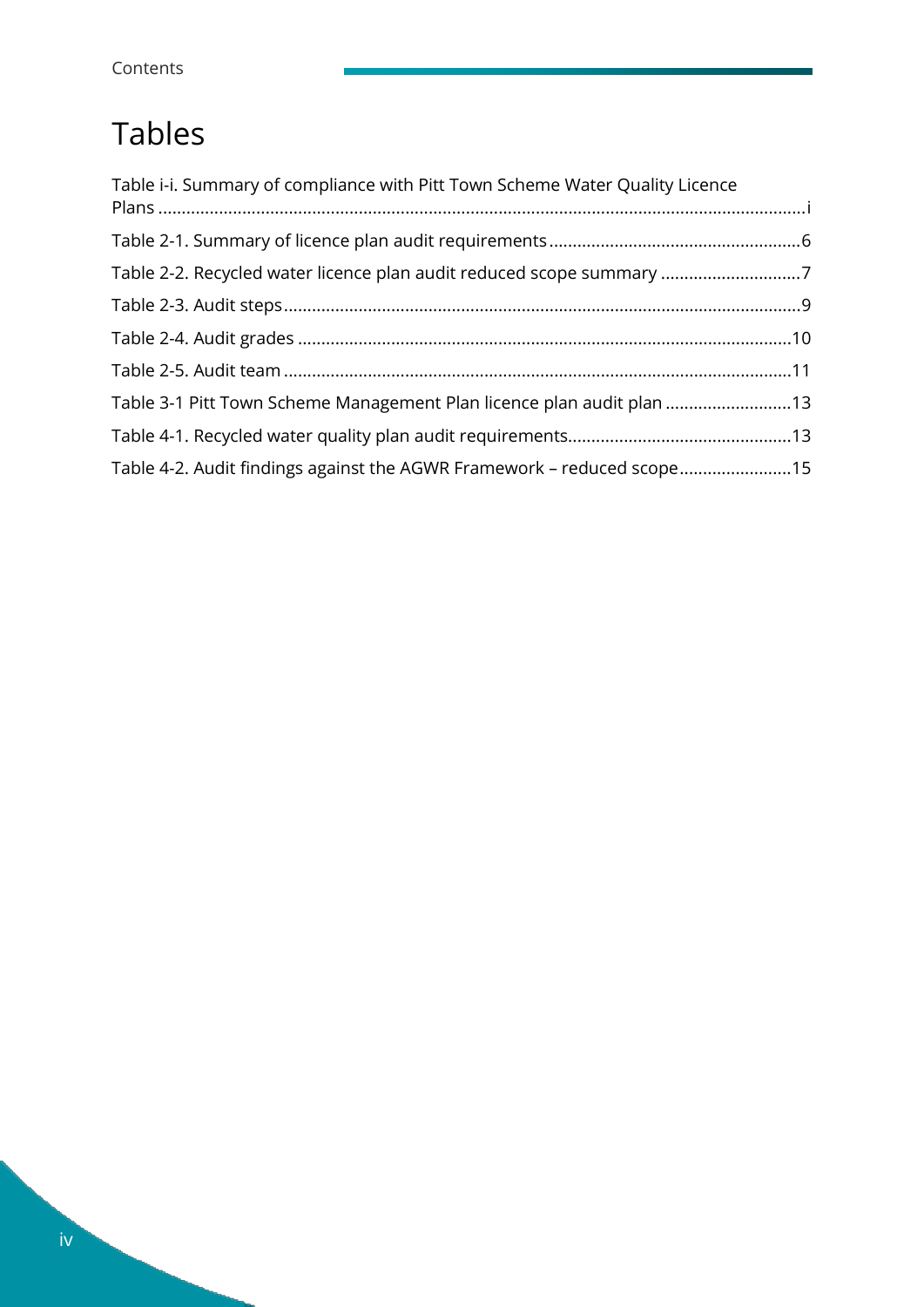### <span id="page-6-0"></span>1 Introduction

### <span id="page-6-1"></span>**1.1 Objectives**

This report presents the findings of the licence plan audit of Pitt Town Water Pty Ltd, (a subsidiary of Flow Systems Pty Ltd)consistent with audit requirements set out in IPART's *Audit Guideline, Water Industry Competition Act 2006 (NSW)* (July 2020).

#### <span id="page-6-2"></span>**1.2 Licensee's infrastructure, systems and procedures**

On 12 January 2021 Flow Systems changed its name to Altogether. We refer to Flow Systems as the service provider throughout this report as it was Flow Systems' licence plans that were audited.

Flow Systems operations and obligations are managed through an integrated Business Management System (BMS), independently certified to:

- AS/NZS ISO 9001 Quality Management Systems
- AS/NZS ISO 14001 Environmental Management System
- AS/NZS 4801 Work Health and Safety Management Systems
- OHSAS 18001:2007 Occupational Health and Safety Management Systems.

The BMS is managed through a SharePoint site. As Flow Systems operate a number of schemes under the WIC Act it has a cross-functional approach to its systems and procedures. It has overarching documents including its:

- Recycled Water Quality Plan
- Infrastructure Operating Plan
- Incident Management Plan
- Asset Management Plan
- Monitoring and Sampling Plan

These are supported by both utility-wide and scheme-specific documentation. The documents that detail how Flow Systems meets their licence plan requirements are called up in these plans. We have recorded the documents we audited as part of these plans in Appendix A.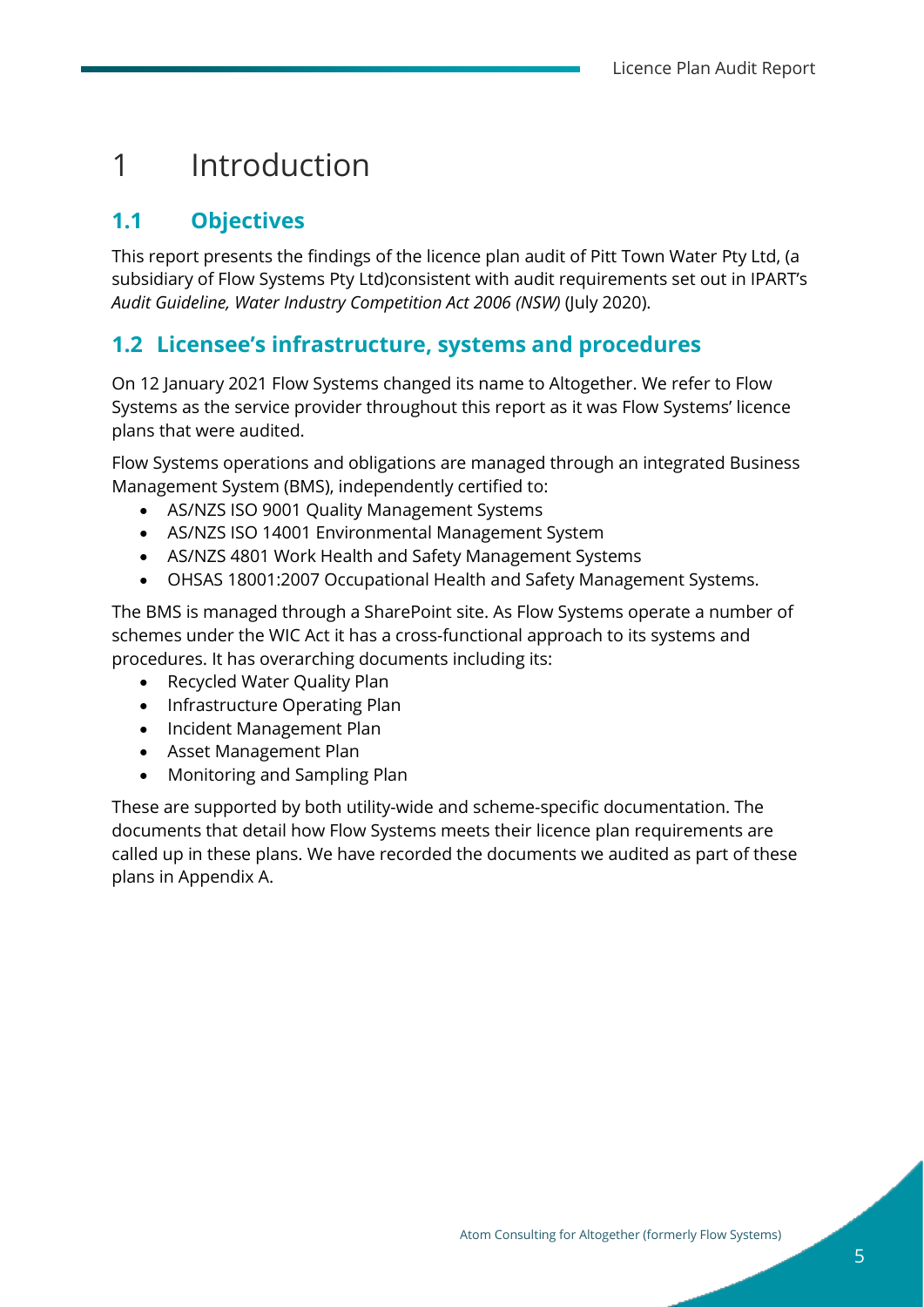### <span id="page-7-0"></span>2 Audit method

#### <span id="page-7-1"></span>**2.1 Audit scope**

The audit scope includes the adequacy and currency of the Pitt Town Licence Plans.

The licence plans subject to audit were the:

- Pitt Town Scheme Management Plan
- Recycled Water Quality Plan

Verification of onsite infrastructure to test the accuracy of the process flow diagram was conducted as part of this audit.

The following informed the audit criteria:

- Audit Guideline, Water Industry Competition Act 2006 (NSW) (IPART July 2020)
- Water Industry Competition Regulation requirements
- AS/NZS 19011:2019 Guidelines for Auditing Management Systems.

<span id="page-7-2"></span>**Table 2-1. Summary of licence plan audit requirements**

| <b>Requirement</b>                      | <b>Details</b>                                                                                                                                                                                                                                                                                                                                                                                                    |  |  |
|-----------------------------------------|-------------------------------------------------------------------------------------------------------------------------------------------------------------------------------------------------------------------------------------------------------------------------------------------------------------------------------------------------------------------------------------------------------------------|--|--|
| Audit                                   | <b>Water Quality Plan audit</b>                                                                                                                                                                                                                                                                                                                                                                                   |  |  |
| Guidelines                              | Audits the adequacy of a licensee's Water Quality Plan, and its compliance<br>with legislative requirements, in accordance with the requirements of<br>Schedule 1 clause 7(1) of the WIC Regulation.                                                                                                                                                                                                              |  |  |
|                                         | A licensee's Water Quality Plan for drinking water or non-potable water must<br>be consistent with the actions outlined in the 12 framework elements of the<br>ADWG (for drinking water) and the AGWR (for non-potable water).                                                                                                                                                                                    |  |  |
| <b>WIC</b>                              | 7 Water quality plans                                                                                                                                                                                                                                                                                                                                                                                             |  |  |
| Regulation<br>Schedule 1<br>clause 7(1) | (1) Before commencing to operate water infrastructure commercially, the<br>licensed network operator for the infrastructure must prepare, and forward to<br>IPART, a water quality plan, in relation to the water supplied from the<br>infrastructure, that specifies:                                                                                                                                            |  |  |
|                                         | (a) if the water so supplied is drinking water, how the 12 elements of the<br>framework for the management of drinking water quality, as detailed in<br>the Australian Drinking Water Guidelines, have been addressed and will be<br>implemented, and                                                                                                                                                             |  |  |
|                                         | (b) if the water so supplied is non-potable water, how the 12 elements of<br>the framework for the management of recycled water quality and use, as<br>detailed in the Australian Guidelines for Water Recycling, have been<br>addressed and will be implemented and, having regard to those<br>guidelines, the purposes for which the water may be used and the<br>purposes for which the water may not be used. |  |  |

As the overarching water quality plan (RWQP) was audited in November 2020 for the Cooranbong Licence plan audit, the scope of the Pitt Town audit was reduced to: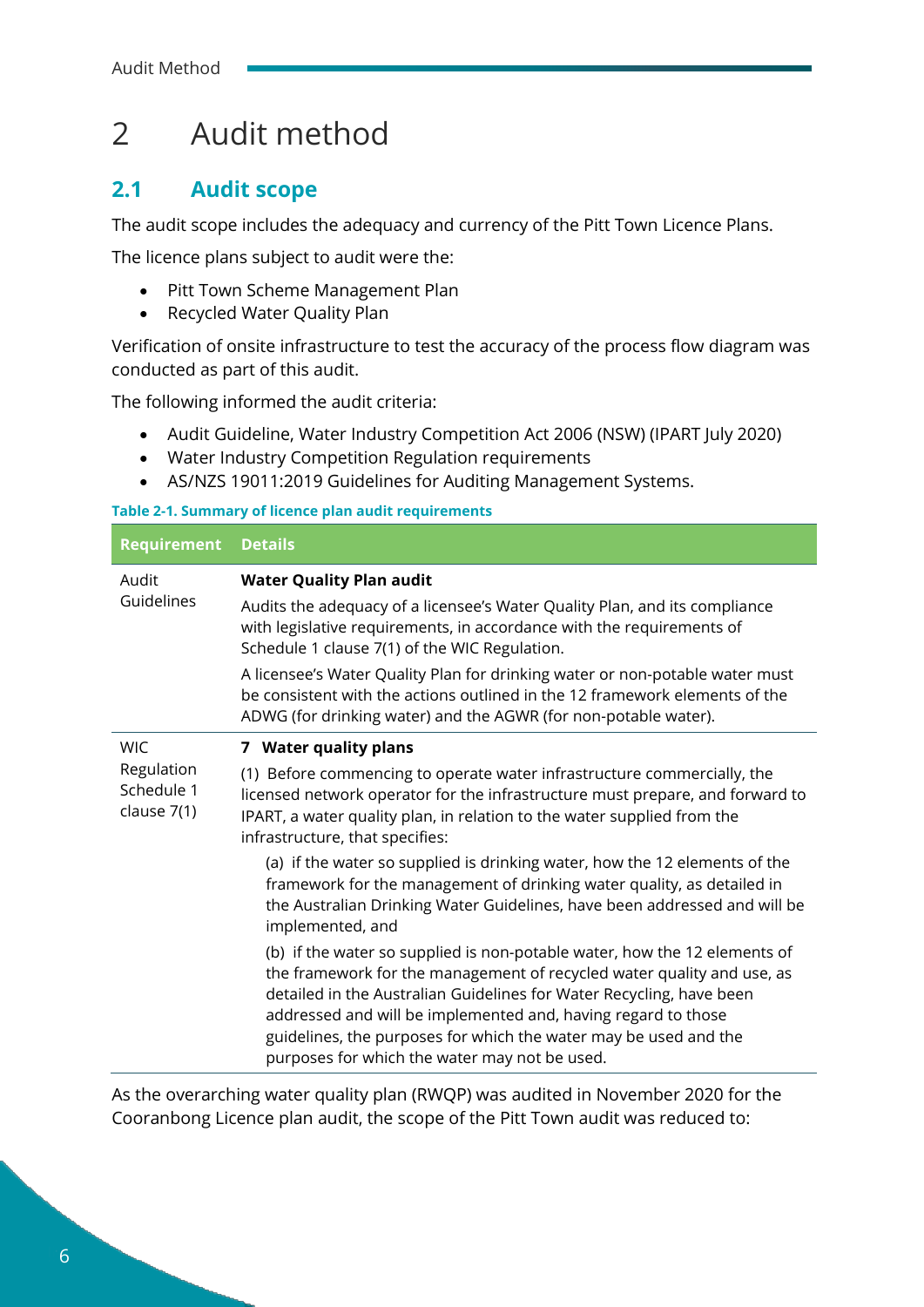- Audit scheme specific documentation referenced in the RWQP, including the scheme management plans and relevant supporting documentation (se[e Table](#page-7-2)  [2-1](#page-7-2) and [Table 2-2\)](#page-8-0)
- Confirmation of the process flow diagrams on site
- Assess progress of the recommendations relating to the audit of the overarching documentation that relates to the Pitt Town scheme
- Audit the Pitt Town Designated Irrigation Zone (DIZ) operating procedure.

A summary of the elements and documents to be audited are shown in [Table 2-2](#page-8-0) for the RWQMP.

<span id="page-8-0"></span>

| Table 2-2. Recycled water licence plan audit reduced scope summary |  |  |  |
|--------------------------------------------------------------------|--|--|--|
|--------------------------------------------------------------------|--|--|--|

|                | <b>Elements</b>                                  |     | <b>Component</b>                                                                                | <b>Scope</b> | <b>System documents</b>                                                                                              |
|----------------|--------------------------------------------------|-----|-------------------------------------------------------------------------------------------------|--------------|----------------------------------------------------------------------------------------------------------------------|
| 1              | Commitment to<br>responsible use                 | 1.1 | Responsible use of recycled<br>water                                                            | $\times$     |                                                                                                                      |
|                | and<br>management<br>of recycled                 | 1.2 | Regulatory and Formal<br>Requirements                                                           | $\checkmark$ | <b>WICA Responsibilities</b><br>and Authorities<br>Matrix                                                            |
|                | water quality                                    | 1.3 | Partnerships and<br>engagement of stakeholders<br>(including the public)                        | $\checkmark$ | Stakeholder and<br>emergency contact<br>list                                                                         |
|                |                                                  | 1.4 | Recycled water policy                                                                           | $\times$     |                                                                                                                      |
| $\overline{2}$ | Assessment of<br>the recycled<br>water system    | 2.1 | Source of recycled water,<br>intended uses, receiving<br>environments and routes of<br>exposure | $\checkmark$ | Risk assessment<br>documentation<br>System description<br>Process flow diagram                                       |
|                |                                                  | 2.2 | Recycled water system<br>analysis                                                               | ✓            |                                                                                                                      |
|                |                                                  | 2.3 | Assessment of Water Quality<br>Data                                                             | $\checkmark$ |                                                                                                                      |
|                |                                                  | 2.4 | Hazard Identification and<br>Risk Assessment                                                    | ✓            |                                                                                                                      |
| 3              | Preventive<br>measures for                       | 3.1 | Preventative Measures and<br><b>Multiple Barriers</b>                                           | ✓            | Scheme risk register                                                                                                 |
|                | recycled<br>water<br>management                  | 3.2 | <b>Critical Control Points</b>                                                                  | ✓            | Critical control point<br>documentation                                                                              |
| 4              | Operational<br>procedures and<br>process control | 4.1 | <b>Operational Procedures</b>                                                                   | ✓            | <b>O&amp;M Manual</b><br>Operational<br>procedures                                                                   |
|                |                                                  | 4.2 | <b>Operational Monitoring</b>                                                                   | $\checkmark$ | Scheme specific<br>monitoring and<br>sampling programme                                                              |
|                |                                                  | 4.3 | Operational corrections                                                                         | ✓            | Critical control point<br>documentation<br>Scheme - Out of<br>Specification<br>Corrective Action<br>Work Instruction |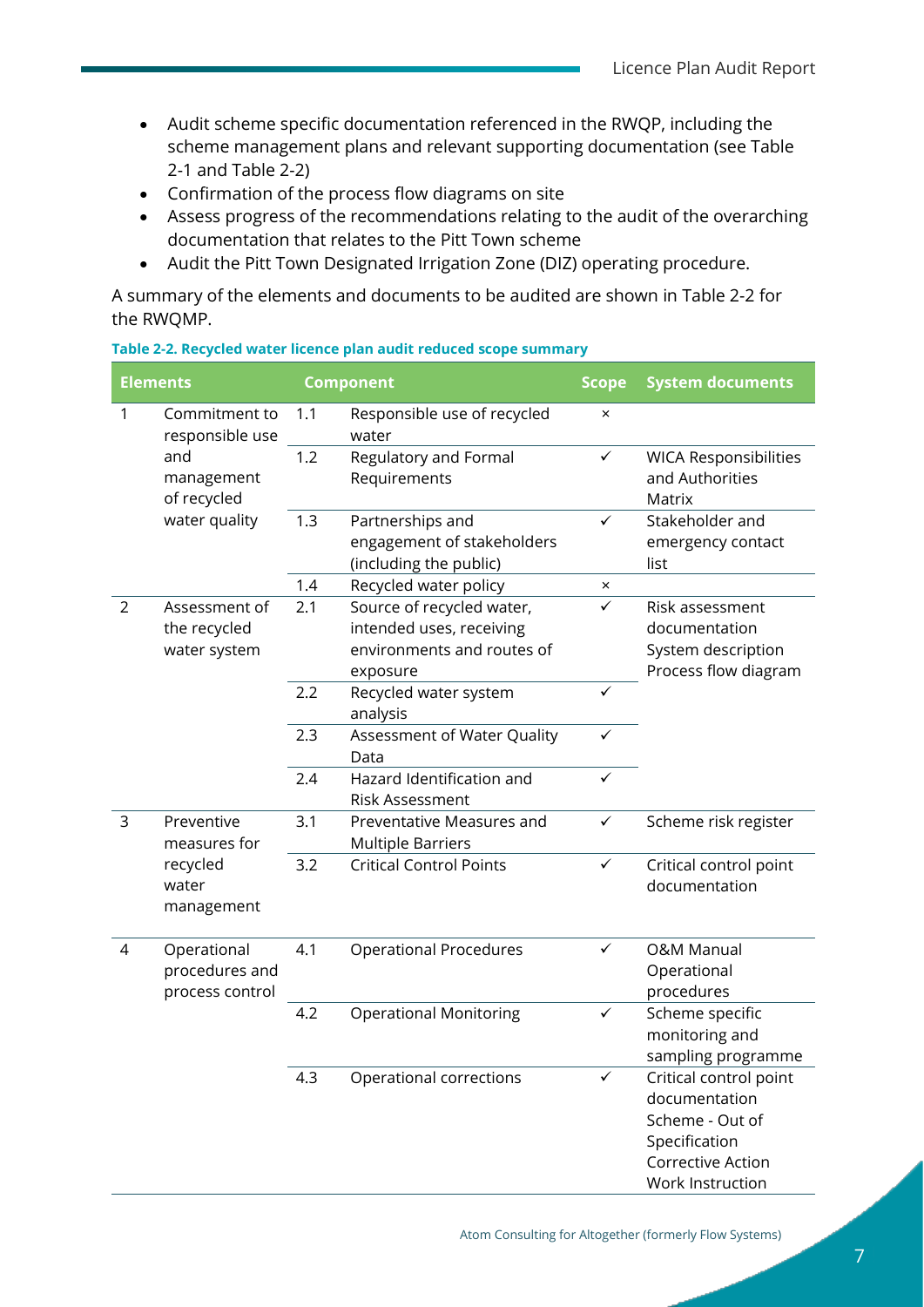| <b>Elements</b> |                                                  |      | <b>Component</b>                                                  | <b>Scope</b><br><b>System documents</b> |                                                                                                                                         |
|-----------------|--------------------------------------------------|------|-------------------------------------------------------------------|-----------------------------------------|-----------------------------------------------------------------------------------------------------------------------------------------|
|                 |                                                  | 4.4  | Equipment Capability and<br>Maintenance                           | ✓                                       | <b>O&amp;M Manual</b>                                                                                                                   |
|                 |                                                  | 4.5  | <b>Materials and Chemicals</b>                                    | ✓                                       | <b>O&amp;M Manual</b>                                                                                                                   |
| 5               | Verification of<br>recycled water<br>quality and | 5.1  | Recycled Water Quality<br>Monitoring                              | $\checkmark$                            | Scheme specific<br>monitoring and<br>sampling programme                                                                                 |
|                 | environmental<br>performance                     | 5.2  | Application site and receiving<br>environment monitoring          | ✓                                       | Irrigation<br><b>Management Plans</b>                                                                                                   |
|                 |                                                  | 5.3  | Documentation and reliability                                     | $\checkmark$                            | Scheme specific<br>monitoring and<br>sampling programme                                                                                 |
|                 |                                                  | 5.4  | <b>Consumer Satisfaction</b>                                      | $\times$                                |                                                                                                                                         |
|                 |                                                  | 5.5  | Short-term Evaluation of<br>Results                               | $\times$                                |                                                                                                                                         |
|                 |                                                  | 5.6  | Corrective responses                                              | ×                                       |                                                                                                                                         |
| 6               | Management of<br>incidents and<br>emergencies    | 6.1  | Communication                                                     | $\checkmark$                            | Stakeholder and<br>emergency contact<br>list                                                                                            |
|                 |                                                  | 6.2  | Incident and Emergency<br>Response Protocols                      | ✓                                       | Scheme notification<br>forms<br>Scheme - Out of<br>Specification<br>Corrective Action<br>Work Instruction<br>Scheme emergency<br>manual |
| 7               | Operator,<br>contractor and<br>end user          | 7.1  | Operator, contractor and end<br>user awareness and<br>involvement | ×                                       |                                                                                                                                         |
|                 | awareness and<br>training                        | 7.2  | Operator, contractor and end<br>user training                     | ×                                       |                                                                                                                                         |
| 8               | Community<br>Involvement<br>and                  | 8.1  | Consultation with users of<br>recycled water and the<br>community | $\times$                                |                                                                                                                                         |
|                 | awareness                                        | 8.2  | Communication and<br>education                                    | $\times$                                |                                                                                                                                         |
| 9               | Validation,                                      | 9.1  | Validation of processes                                           | ×                                       |                                                                                                                                         |
|                 | research and                                     | 9.2  | Design of equipment                                               | $\times$                                |                                                                                                                                         |
|                 | development                                      | 9.3  | Investigative studies and<br>research monitoring                  | ×                                       |                                                                                                                                         |
| 10              | Documentation<br>and reporting                   | 10.1 | Management of<br>Documentation and<br>Records                     | $\times$                                |                                                                                                                                         |
|                 |                                                  | 10.2 | Reporting                                                         | $\times$                                |                                                                                                                                         |
| 11              | Evaluation and<br>audit                          | 11.1 | Long-Term Evaluation of<br>Results                                | $\times$                                |                                                                                                                                         |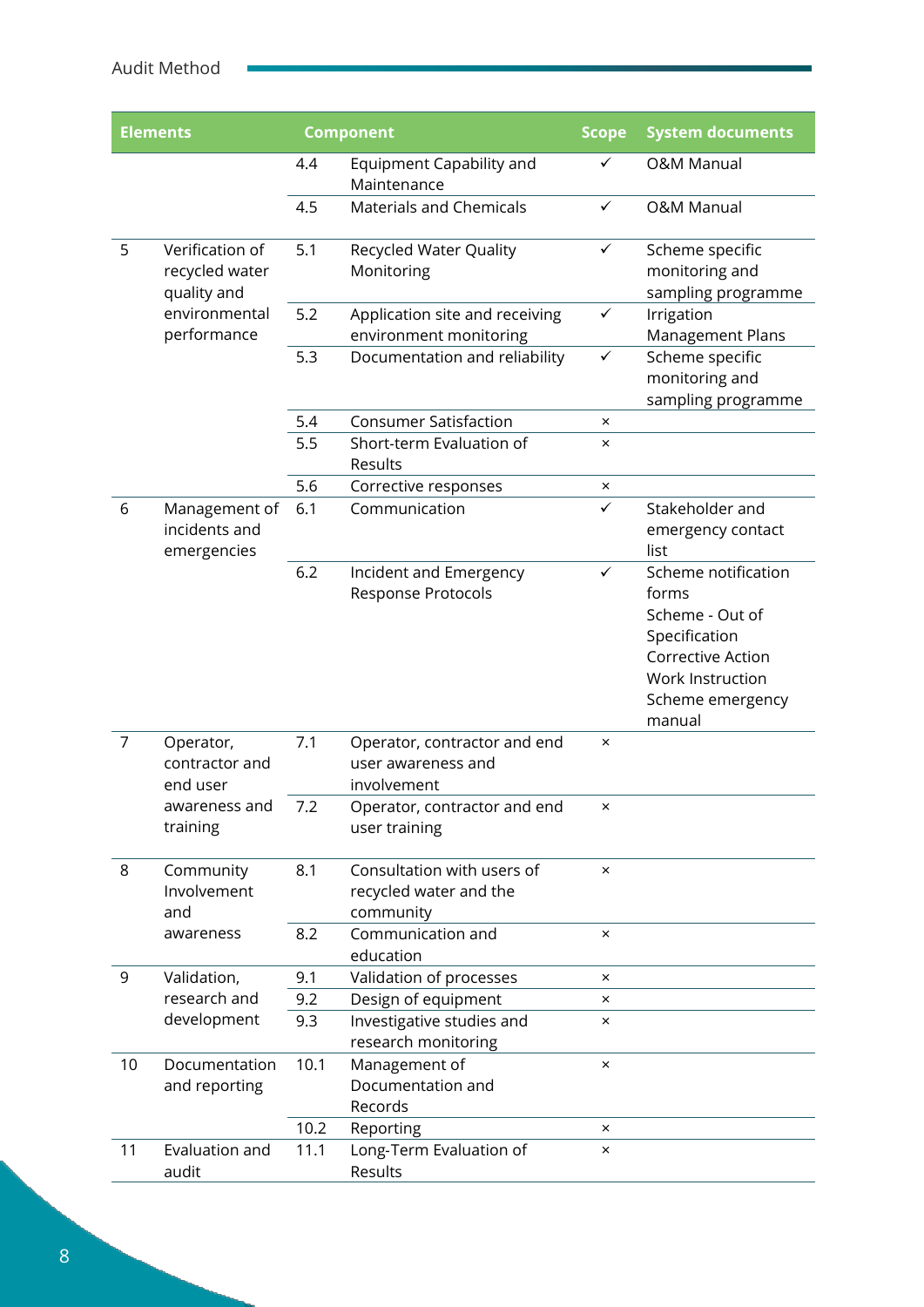|    | <b>Elements</b> |      | <b>Component</b>              | <b>Scope</b> | <b>System documents</b> |
|----|-----------------|------|-------------------------------|--------------|-------------------------|
|    |                 | 11.2 | Audit of recycled Water       | ×            |                         |
|    |                 |      | Quality management            |              |                         |
| 12 | Review and      | 12.1 | Review by senior managers     | $\times$     |                         |
|    | continual       | 12.2 | <b>Recycled Water Quality</b> | ×            |                         |
|    | improvement     |      | Management                    |              |                         |
|    |                 |      | Improvement Plan              |              |                         |

#### <span id="page-10-0"></span>2.1.1 Audit standards

In conducting this audit, we adopted the audit standard *AS/NZS ISO 19011:2019 Guidelines for auditing management systems*. This standard ensures that the audit is conducted in accordance with an established and recognised audit protocol.

Regard was also given to the following standards/guidelines, especially where these provide specific detail that are appropriate to this audit:

- Audit Guideline, *Water Industry Competition Act 2006* (NSW) (IPART July 2020)
- ASAE 3100 (2017) Compliance Engagements issued by the Auditing and Assurance Standards Board
- ISO/IEC 17021-1:2015 Conformity Assessment Requirements for bodies providing audit and certification of management systems (contains principles and requirements for the competence, consistency and impartiality of the audit and certification of management systems of all types).

#### <span id="page-10-1"></span>**2.2 Audit steps**

A summary of audit steps is shown in [Table 2-3.](#page-10-2)

<span id="page-10-2"></span>

| <b>Table 2-3. Audit steps</b> |                                   |                                                                                                  |  |  |
|-------------------------------|-----------------------------------|--------------------------------------------------------------------------------------------------|--|--|
| <b>Step</b>                   | <b>Item</b>                       | <b>Details</b>                                                                                   |  |  |
| Step 1                        | Initiation                        | Licensee initiates audit via WILMA (Water Industry<br>Licence Management Application)            |  |  |
|                               | Engagement of approved<br>auditor | Licensee engages approved auditor to undertake<br>audit                                          |  |  |
|                               | Audit proposal                    | Auditor develops audit proposal and provides it to<br>licensee for submission to IPART via WILMA |  |  |
|                               |                                   | Licensee submits the audit proposal to IPART for<br>approval via WILMA                           |  |  |
|                               |                                   | <b>IPART</b> reviews proposal                                                                    |  |  |
|                               |                                   | IPART approves audit proposal                                                                    |  |  |
| Step 2                        | Opening meeting                   | Auditor conducts opening meeting                                                                 |  |  |
|                               | Audit interviews                  | Auditor undertakes interviews                                                                    |  |  |
| Step 3                        | Draft audit report                | Auditor prepares draft audit report and submits it via<br><b>WILMA</b>                           |  |  |

Atom Consulting for Altogether (formerly Flow Systems)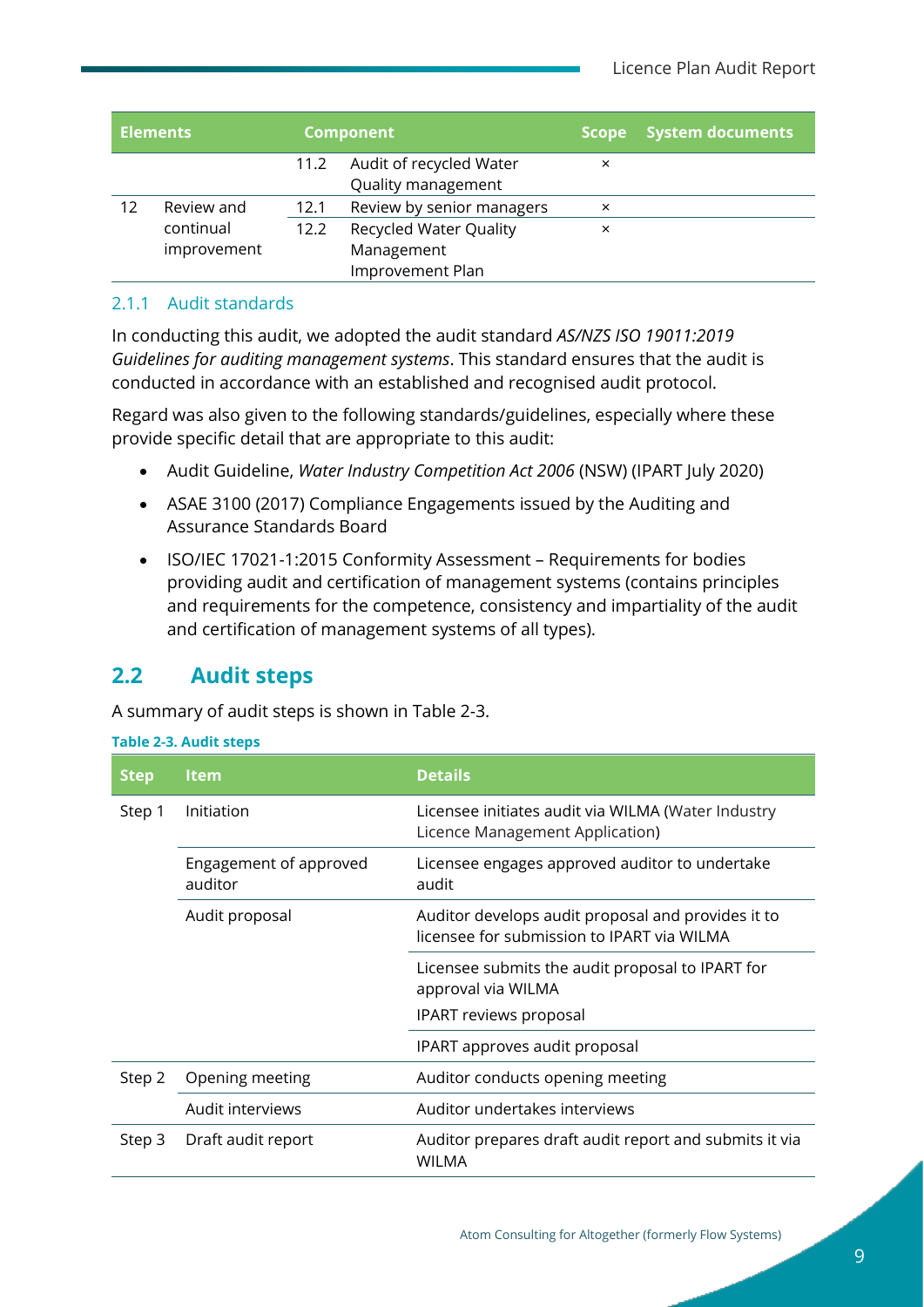| <b>Step</b> | <b>Item</b>                   | <b>Details</b>                                                                                                     |
|-------------|-------------------------------|--------------------------------------------------------------------------------------------------------------------|
|             |                               | Licensee and IPART review draft audit report<br>Opportunity for comment on the draft audit report                  |
|             | Final audit report            | Auditor finalises audit report                                                                                     |
|             | Final audit report submission | Auditor submits final report to IPART via WILMA                                                                    |
| Step 4      | Non-compliance matters        | Non-compliance matters will be addressed in<br>accordance with IPART's Compliance and<br><b>Enforcement Policy</b> |

Source**:** Audit Guideline, *Water Industry Competition Act 2006* (NSW) (IPART, July 2020)

### <span id="page-11-0"></span>**2.3 Audit grades**

The audit grade definitions used in assessing the auditee's performance against the requirements are set out in [Table 2-4.](#page-11-1)

| Grade                            | <b>Detail</b>                                                                                                                                                                                                                                             |
|----------------------------------|-----------------------------------------------------------------------------------------------------------------------------------------------------------------------------------------------------------------------------------------------------------|
| Compliant                        | Sufficient evidence is available to confirm that the requirements<br>have been met.                                                                                                                                                                       |
| Non-compliant (non-<br>material) | Sufficient evidence is not available to confirm that the requirements<br>have been met and the deficiency does not adversely impact the<br>ability of the licensee to achieve defined objectives or assure<br>controlled processes, products or outcomes. |
| Non-compliant<br>(material)      | Sufficient evidence is not available to confirm the requirements have<br>been met and the deficiency does adversely impact the ability of the<br>licensee to achieve defined objectives or assure controlled<br>processes, products or outcomes.          |
| No requirement                   | There is no requirement for the licensee to meet this criterion within<br>the audit period.                                                                                                                                                               |

<span id="page-11-1"></span>

|  | <b>Table 2-4. Audit grades</b> |
|--|--------------------------------|
|  |                                |

Source**:** Audit Guideline, *Water Industry Competition Act 2006* (NSW) (IPART, July 2020)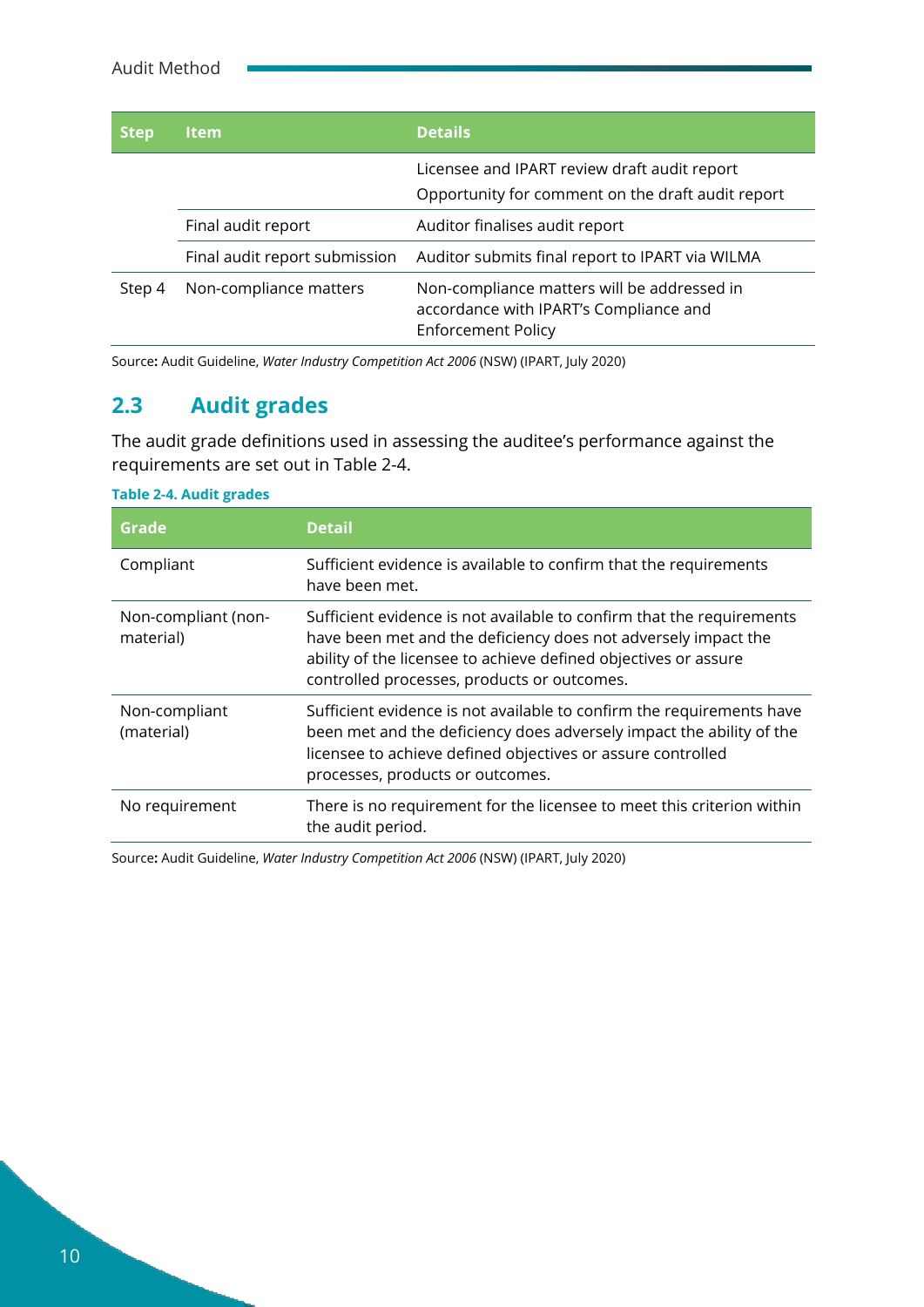#### <span id="page-12-0"></span>**2.4 Audit team**

The audit team qualifications are shown in [Table 2-5.](#page-12-1)

#### <span id="page-12-1"></span>**Table 2-5. Audit team**

| <b>Team Member</b>                    | <b>Details</b>                                                                                                                                                                                                                                                                                 |  |
|---------------------------------------|------------------------------------------------------------------------------------------------------------------------------------------------------------------------------------------------------------------------------------------------------------------------------------------------|--|
| Dr Annalisa<br>Contos<br>Lead Auditor | Dr Annalisa Contos holds the following auditor qualifications:<br>1. A registered Exemplar Global lead auditor (Certificate No.<br>113465):<br>a. Exemplar Global -DW (Drinking Water)<br>Exemplar Global -RW (Recycled Water)<br>b.<br>Exemplar Global TL-AU (Lead Auditor)<br>$\mathsf{C}$ . |  |
|                                       | NSW IPART (Independent Pricing and Regulatory Tribunal)<br>2.<br>qualified:                                                                                                                                                                                                                    |  |
|                                       | a. Lead Auditor and Area Specialist Drinking Water Quality<br>b. Lead Auditor and Area Specialist Licence and Regulatory<br>Compliance<br>c. Lead Auditor and Area Specialist Infrastructure<br>Performance                                                                                    |  |
|                                       | d. Lead Auditor and Area Specialist Recycled Water Quality<br>e. Lead Auditor and Area Specialist Sewage Management<br>Area Specialist Environmental Management<br>f.                                                                                                                          |  |
| David Bartley                         | David Bartley holds the following auditor qualifications:<br>1. A registered Exemplar Global lead auditor (Certificate No.                                                                                                                                                                     |  |
| Auditor                               | 206802):                                                                                                                                                                                                                                                                                       |  |
|                                       | Exemplar Global -DW (Drinking Water)<br>a.<br>b. Exemplar Global -RW (Recycled Water)<br>c. Exemplar Global TL-AU (Lead Auditor)                                                                                                                                                               |  |
|                                       | NSW IPART (Independent Pricing and Regulatory Tribunal)<br>2.                                                                                                                                                                                                                                  |  |
|                                       | qualified:                                                                                                                                                                                                                                                                                     |  |
|                                       | a. Area Specialist Infrastructure Performance                                                                                                                                                                                                                                                  |  |
|                                       | b. Area Specialist Recycled Water Quality                                                                                                                                                                                                                                                      |  |
|                                       | Area Specialist Sewage Management<br>$\mathsf{C}$ .                                                                                                                                                                                                                                            |  |
|                                       | d. Area Specialist Environmental Management                                                                                                                                                                                                                                                    |  |
| Natalie Crawford                      | Natalie Crawford holds the following auditor qualifications:<br>A registered Exemplar Global lead auditor (Certificate No.                                                                                                                                                                     |  |
| Peer Review                           | 3.<br>130608):                                                                                                                                                                                                                                                                                 |  |
|                                       | Exemplar Global -DW (Drinking Water)<br>a.                                                                                                                                                                                                                                                     |  |
|                                       | Exemplar Global -RW (Recycled Water)<br>b.                                                                                                                                                                                                                                                     |  |
|                                       | Exemplar Global TL-AU (Lead Auditor)<br>c.                                                                                                                                                                                                                                                     |  |
|                                       | NSW IPART (Independent Pricing and Regulatory Tribunal)<br>4.                                                                                                                                                                                                                                  |  |
|                                       | qualified:                                                                                                                                                                                                                                                                                     |  |
|                                       | Auditor Licence and regulatory compliance<br>a.                                                                                                                                                                                                                                                |  |
|                                       | Drinking Water Quality Auditor and Area Specialist<br>b.                                                                                                                                                                                                                                       |  |
|                                       | Recycled Water Quality Auditor and Area Specialist<br>C.                                                                                                                                                                                                                                       |  |
|                                       | Environmental management Auditor and Area Specialist<br>d.                                                                                                                                                                                                                                     |  |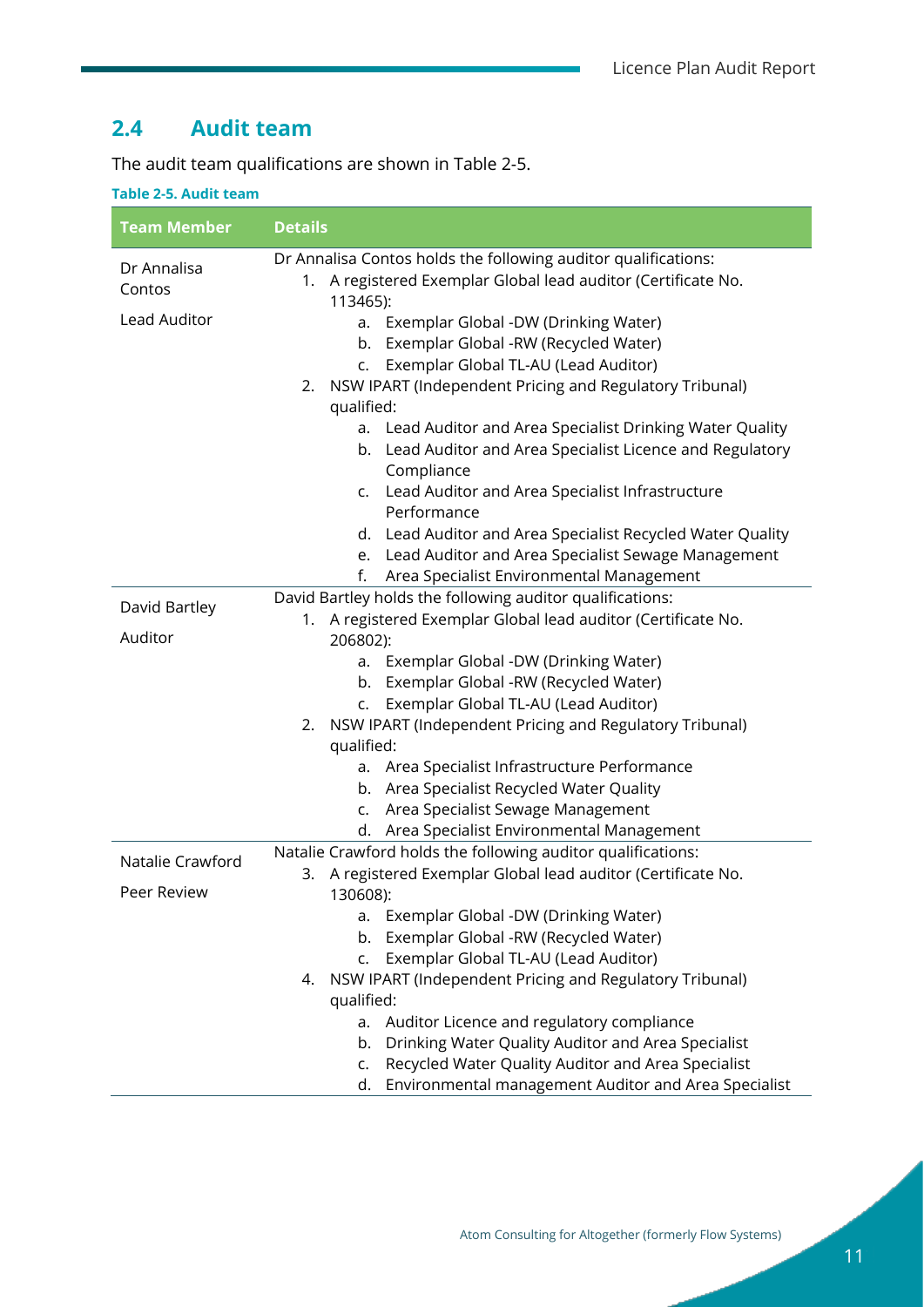| <b>Team Member</b> | <b>Details</b>                                                                                                             |
|--------------------|----------------------------------------------------------------------------------------------------------------------------|
| Steven Contos      | Steven Contos holds the following auditor qualifications<br>A registered Exemplar Global auditor (Certificate No. 122777): |
| Peer Review        | Exemplar Global -DW (Drinking Water)<br>a.<br>Exemplar Global -RW (Recycled Water)<br>b.                                   |
|                    | Exemplar Global -AU (Auditor)                                                                                              |

#### <span id="page-13-0"></span>**2.5 Quality assurance process**

Checks of information received were conducted and included aspects such as veracity of information, coverage of the subject area being audited and document adequacy. Professional scepticism (as per ASAE 3100) was applied as part of the document review. The quality assurance approach to this audit involved independent peer review from a qualified auditor (Steven Contos) who was not part of the audit, and review by the lead auditor.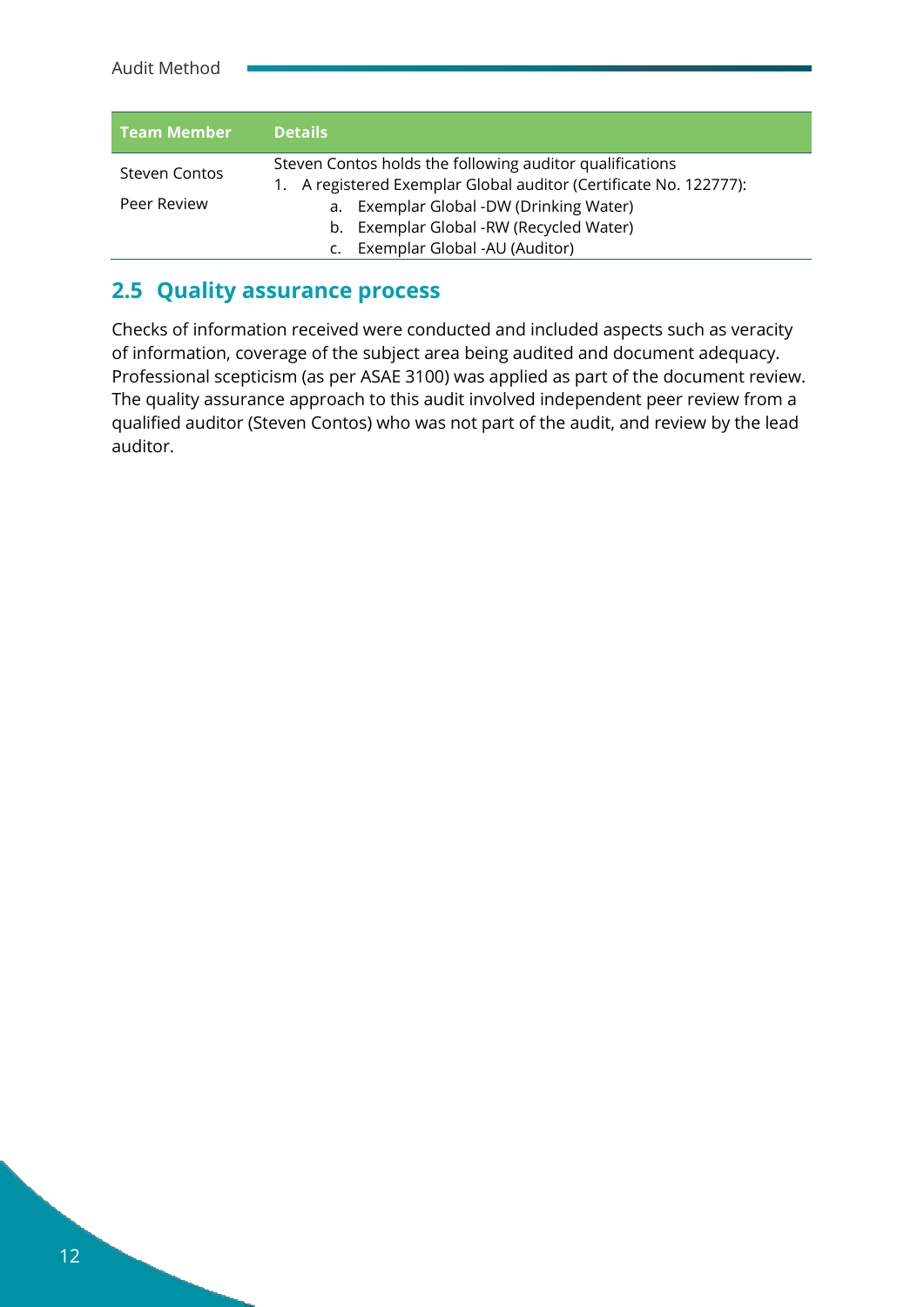## <span id="page-14-0"></span>3 Audit plan

The audit is shown in [Table 3-1](#page-14-3) for Pitt Town Licence Plan audit.

<span id="page-14-3"></span>**Table 3-1 Pitt Town Scheme Management Plan licence plan audit plan**

| <b>Task</b>           | <b>Details</b>                             | <b>Timeline</b> |
|-----------------------|--------------------------------------------|-----------------|
| Task 1 Audit          | Develop audit plan                         | 1 December 2020 |
| Preparation           | Data request, Project management           | 11 January 2021 |
| Task 2 Desktop Audit  | Licence Plan provided to Auditor and IPART | 15 March 2021   |
|                       | Information review and desktop audit       |                 |
| Task 3 Audit          | Site visit (verify PFD)                    | 19 April 2021   |
| Interviews/site visit | Interviews and close out meeting           | 23 April 2021   |
| Task 4 Reporting      | Draft Report to Flow Systems and IPART     | 7 May 2021      |
|                       | Comments received                          | 21 May 2021     |
|                       | Final Report                               | 28 May 2021     |

## <span id="page-14-1"></span>4 Recycled water quality plan audit findings

A summary of the recycled water quality plan audit requirements and the compliance grade is shown in [Table 4-1.](#page-14-4)

<span id="page-14-4"></span>**Table 4-1. Recycled water quality plan audit requirements**

| <b>Ref</b>                                               | <b>Requirement</b>                                                                                                                                                                                                                                                                                                                                                                                                      | <b>Compliance</b>               |  |
|----------------------------------------------------------|-------------------------------------------------------------------------------------------------------------------------------------------------------------------------------------------------------------------------------------------------------------------------------------------------------------------------------------------------------------------------------------------------------------------------|---------------------------------|--|
| <b>WIC</b><br>Regulation<br>Schedule<br>1 clause<br>7(1) | <b>7 Water quality plans</b><br>(1) Before commencing to operate water infrastructure<br>commercially, the licensed network operator for the<br>infrastructure must prepare, and forward to IPART, a water<br>quality plan, in relation to the water supplied from the<br>infrastructure, that specifies:                                                                                                               | Non-compliant<br>(non-material) |  |
|                                                          | (b) if the water so supplied is non-potable water, how the<br>12 elements of the framework for the management of<br>recycled water quality and use, as detailed in the<br>Australian Guidelines for Water Recycling, have been<br>addressed and will be implemented and, having regard to<br>those guidelines, the purposes for which the water may be<br>used and the purposes for which the water may not be<br>used. |                                 |  |

### <span id="page-14-2"></span>**4.1 Summary of findings**

Flow Systems have a Recycled Water Quality Plan (RWQP) that addresses the AGWR Framework elements, components and actions. A table is included for each component, that details how the requirement of each action is met (*Discussion* column). Evidence to meet the requirements is detailed for Documents, Records and Responsibility/Monitoring. This approach clearly and comprehensively documents how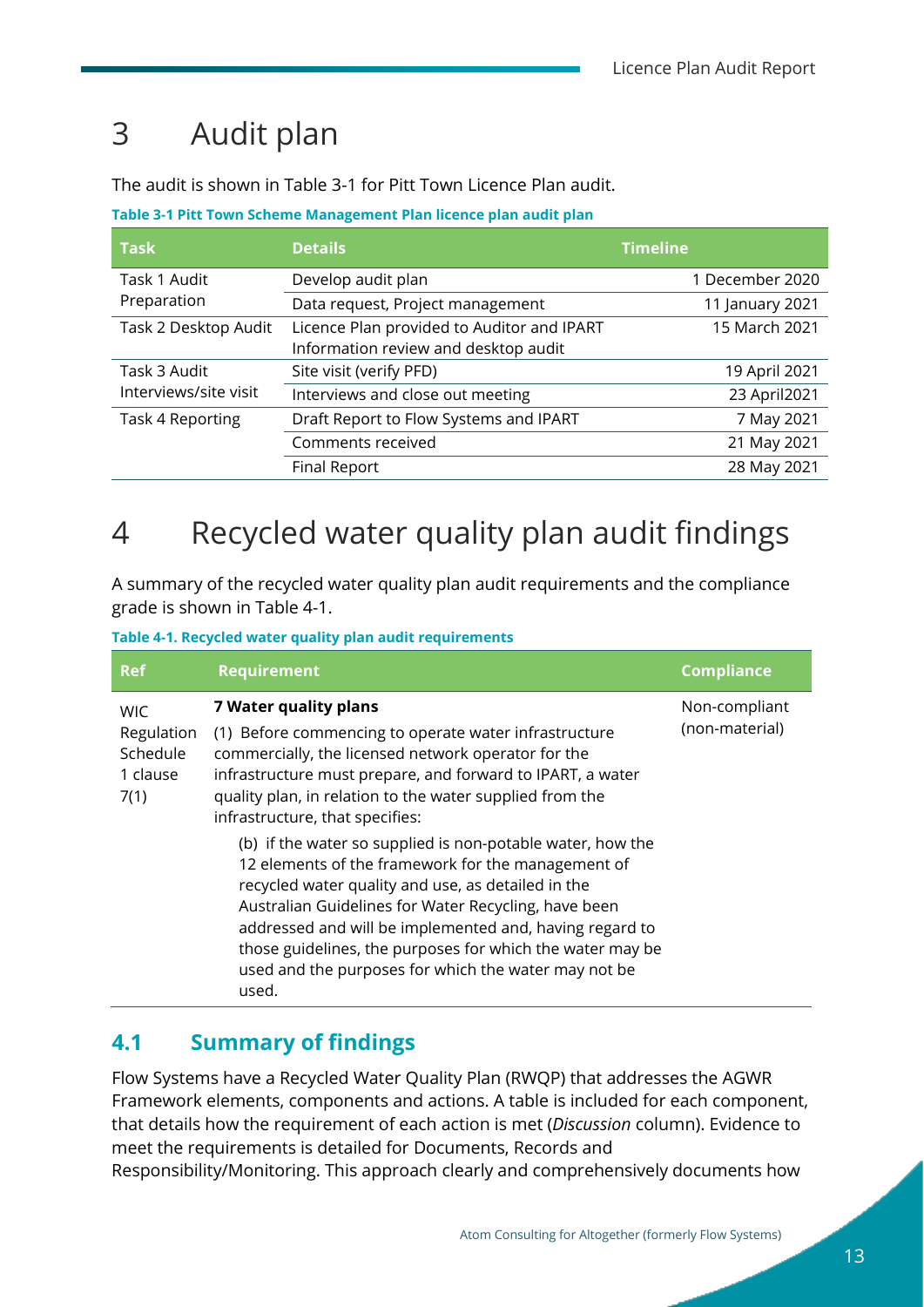Flow System meets the requirements of the AGWR Framework. Documents specific to individual schemes are referenced in the Scheme Management Plan.

The overarching RWQP was audited as part of the Cooranbong Licence Plan Audit (November 2020). The adequacy of information specific to the Pitt Town scheme is discussed below.

The Licence Plan as a whole is considered adequate, with a few deficiencies noted in relation to document errors and processes relating to the updating of documentation following scheme expansion. These are considered non-material. Recommendations have been included to address these shortcomings.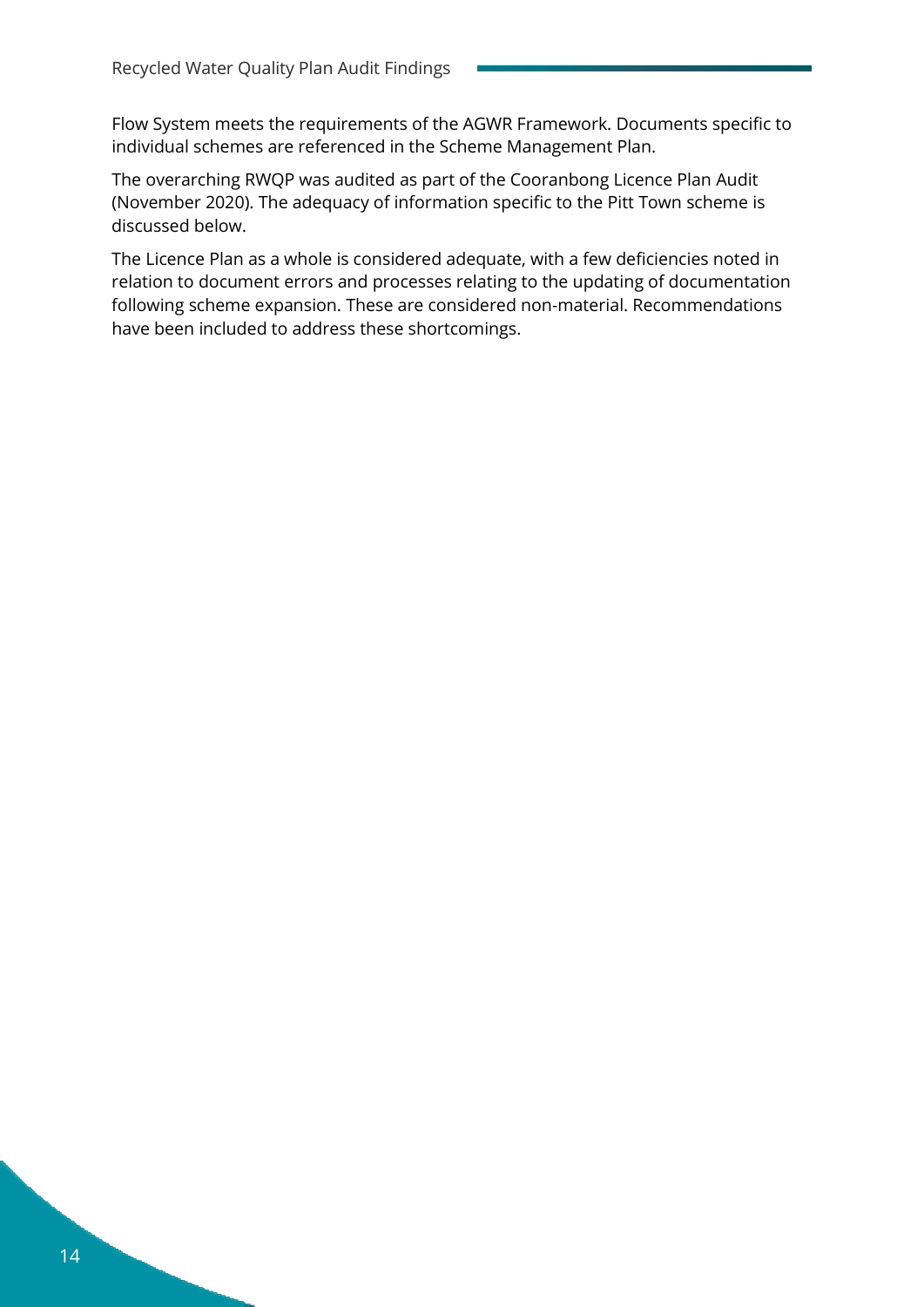#### **4.2 Detailed findings**

Adequacy of the overarching RWQP is discussed in the Cooranbong Licence Plan Audit (November 2020). The adequacy of information specific to the Pitt Town scheme is discussed in [Table 4-2](#page-16-1) for each relevant AGWR Framework element. A sample of documents referenced as evidence (in both the RWQP and Pitt Town Scheme Management Plan) were tested as part of the audit process. A summary of audit evidence is included in [Appendix A.](#page-28-1)

Version 14.3 of the RWQP was audited for the Pitt Town Scheme. While the overarching RWQP was not reaudited, we checked that the scheme specific requirements set out in the RWQP are met. Elements with recommendations or opportunities for improvement from the Cooranbong Audit are also included in [Table 4-2.](#page-16-1)

The current documents are currently being progressively updated to be rebranded as Altogether and a number of these were issued during the period of this audit. These updates should continue to ensure they consistently reflect the new company name.

<span id="page-16-0"></span>

| <b>Element</b>                                                                                        | <b>Component</b>                                  | <b>Audit findings</b>                                                                                                                                                                                                                                                                                                                                                                                                                                         | <b>Evidence</b>                                                                                   |
|-------------------------------------------------------------------------------------------------------|---------------------------------------------------|---------------------------------------------------------------------------------------------------------------------------------------------------------------------------------------------------------------------------------------------------------------------------------------------------------------------------------------------------------------------------------------------------------------------------------------------------------------|---------------------------------------------------------------------------------------------------|
| Element 1<br>Commitment<br>to responsible<br>use and<br>management<br>of recycled<br>water<br>quality | Regulatory and<br>formal<br>requirements          | The scheme specific documentation referenced in the RWQP for<br>this component is adequate. Scheme governance is documented in<br>the WIC Responsibilities and Authorities matrix. Responsibilities<br>appear to be appropriate to the included areas.                                                                                                                                                                                                        | RWQP Section 1.2<br><b>WICA Responsibilities and Authorities</b><br>Matrix FS-WAT-AUS-FM-OPS-1316 |
|                                                                                                       | Partnerships and<br>engagement of<br>stakeholders | The scheme specific documentation referenced in the RWQP for<br>this component is adequate. Stakeholders specific to the Pitt Town<br>scheme are listed in the scheme specific Stakeholder and<br>Emergency Contact List. Public and environmental health<br>stakeholders listed are appropriate and include IPART, NSW Health,<br>NSW Department of Planning, Industry and Environment, NSW<br>Environment Protection Authority and The Hills Shire Council. | RWQP Section 1.3<br>Pitt Town Stakeholder and Emergency<br>Contact List PT-WAT-NSW-RG-INC-3354    |
| Element 2<br>Assessment<br>of the                                                                     | Intended uses<br>and source of<br>recycled water  | The scheme specific documentation referenced in the RWQP for<br>this component is adequate. Intended uses are documented in<br>Table 7-2 of the Pitt Town Scheme Management Plan with a                                                                                                                                                                                                                                                                       | RWQP Section 2.1<br>Pitt Town Scheme Management Plan PT-<br>WAT-NSW-PL-OPS-1410                   |

#### <span id="page-16-1"></span>**Table 4-2. Audit findings against the AGWR Framework – reduced scope**

Atom Consulting for Altogether (formerly Flow Systems)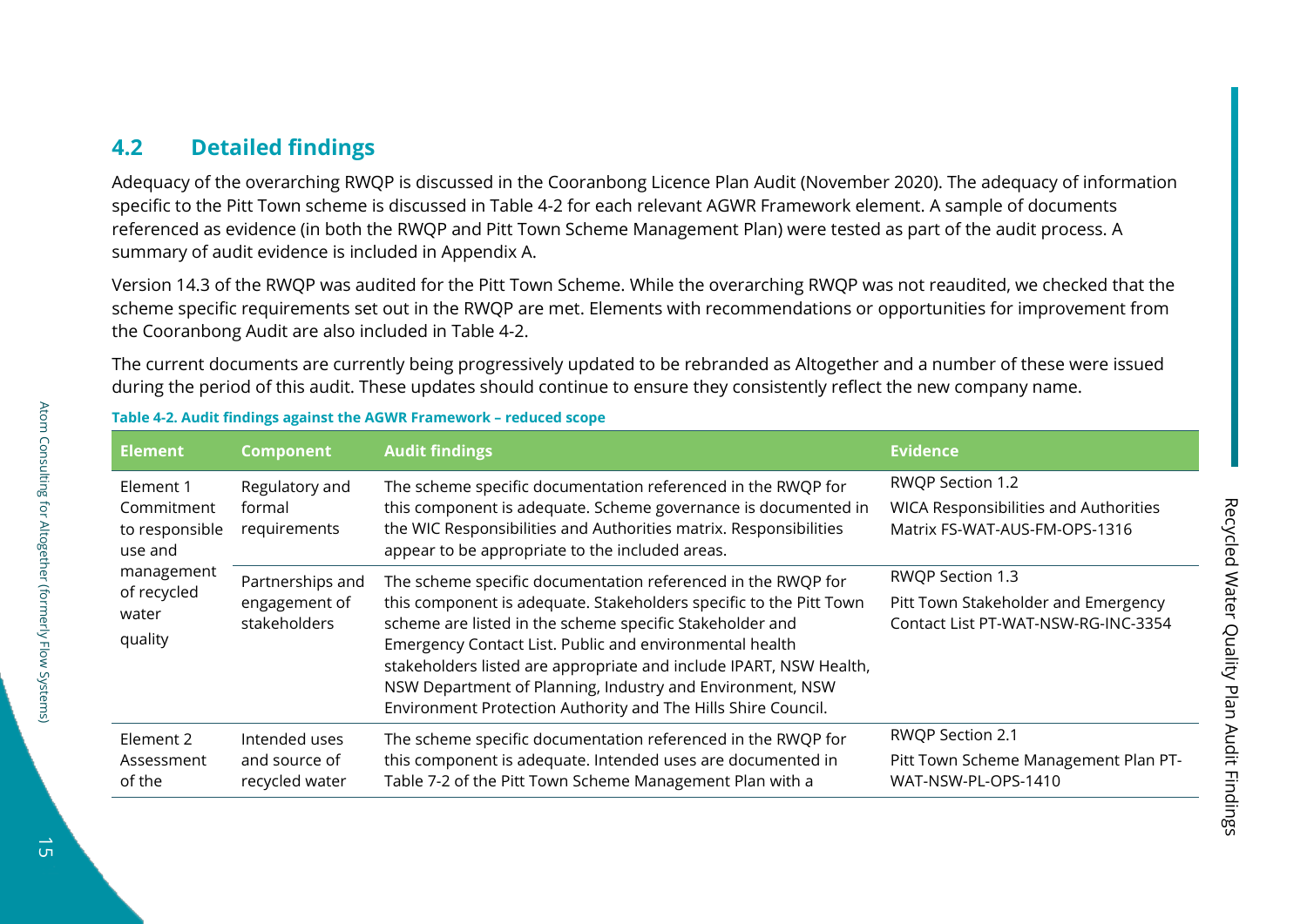| <b>Element</b>           | <b>Component</b>                                          | <b>Audit findings</b>                                                                                                                                                                                                                                                                                                                                                                                                                                                                                                                                                                               | <b>Evidence</b>                                                                                |
|--------------------------|-----------------------------------------------------------|-----------------------------------------------------------------------------------------------------------------------------------------------------------------------------------------------------------------------------------------------------------------------------------------------------------------------------------------------------------------------------------------------------------------------------------------------------------------------------------------------------------------------------------------------------------------------------------------------------|------------------------------------------------------------------------------------------------|
| recycled<br>water system |                                                           | reference to the Flow WICA Licences - Authorised Purposes Matrix.<br>The approved end uses for Pitt Town in the authorised purposes<br>matrix are consistent with the approved end users in the licence.                                                                                                                                                                                                                                                                                                                                                                                            | Flow WICA Licences - Authorised<br>Purposes Matrix FS-WAT-NSW-RG-OPS-<br>2918                  |
|                          |                                                           |                                                                                                                                                                                                                                                                                                                                                                                                                                                                                                                                                                                                     | Network Operating Licence, 10_01, Pitt<br>Town Water Pty Ltd, dated 16 May 2017.               |
|                          | Recycled water                                            | Minor deficiencies were identified in scheme specific                                                                                                                                                                                                                                                                                                                                                                                                                                                                                                                                               | RWQP Section 2.2 and 2.3                                                                       |
|                          | system analysis<br>Assessment of<br>water quality<br>data | documentation referenced in the RWQP for this component<br>relating to the process flow diagram.                                                                                                                                                                                                                                                                                                                                                                                                                                                                                                    | Pitt Town Scheme Management Plan PT-<br>WAT-NSW-PL-OPS-1410, Section 7.3                       |
|                          |                                                           | Scheme characteristics are documented in the Pitt Town Scheme<br>Management Plan. Consistent with this requirement, scheme<br>characteristics including connections, source, treatment processes                                                                                                                                                                                                                                                                                                                                                                                                    | Pitt Town Process Flow Diagram Recycled<br>Water & Sewerage Phase 2 PT-WAT-NSW-<br>DR-OPS-1409 |
|                          |                                                           | and distribution are included in Table 2-3 Recycled Water system<br>overview description in the Pitt Town Scheme Management Plan.                                                                                                                                                                                                                                                                                                                                                                                                                                                                   | Risk Assessment Protocol for Water<br>Products and Services FS-WAT-NSW-PR-                     |
|                          |                                                           | A process flow diagram was provided for the recycled water<br>scheme consistent with requirements of the AGWR to outline steps<br>and processes from source to application. The process flow<br>diagram was verified onsite during the audit. The process flow<br>diagram was generally correct except that a flowmeter is shown<br>before the Chlorine Contact Tank to control hypo dosing but this<br>flowmeter doesn't exist and the flowmeter before the UV is actually<br>used for hypo control. There were also internal consistency issues<br>with some but not all flow meters being shown. | OPS-2466                                                                                       |
|                          |                                                           | Assessment of water quality data was used to inform the risk<br>assessment. The risk assessment workshop briefing pack was<br>sighted as evidence during the Cooranbong audit and considered<br>adequate as evidence of this requirement.                                                                                                                                                                                                                                                                                                                                                           |                                                                                                |
|                          |                                                           | Recommendation RW 2.1: Review and update the Pitt Town<br>process flow diagram to accurately reflect current arrangements.                                                                                                                                                                                                                                                                                                                                                                                                                                                                          |                                                                                                |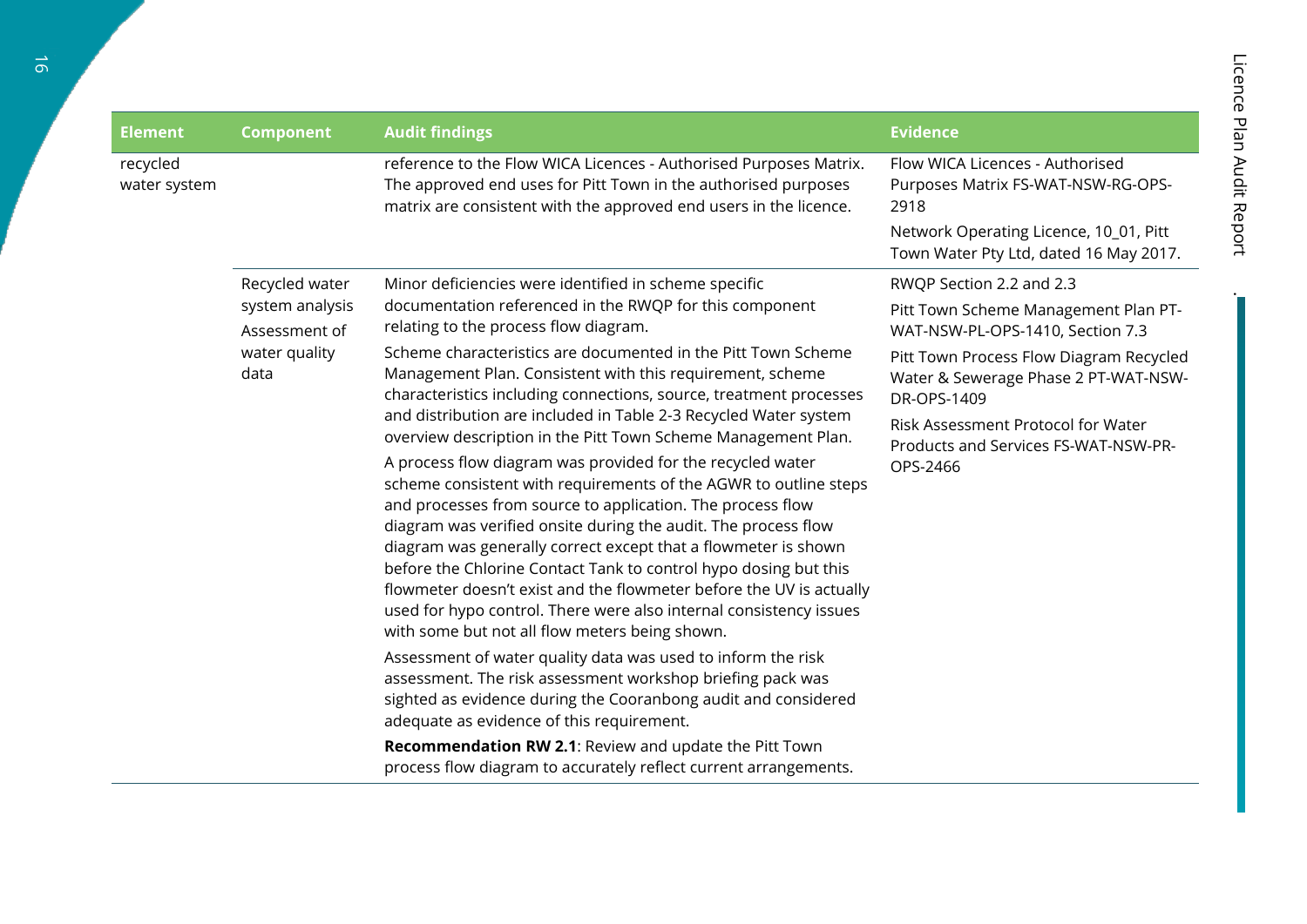| <b>Element</b>                                                             | <b>Component</b>                                   | <b>Audit findings</b>                                                                                                                                                                                                                                                                                                                                                                                                                                                                                                                                                                                                                                                                                                                                                                                                                                                                                                                      | <b>Evidence</b>                                                                                                                                                                 |
|----------------------------------------------------------------------------|----------------------------------------------------|--------------------------------------------------------------------------------------------------------------------------------------------------------------------------------------------------------------------------------------------------------------------------------------------------------------------------------------------------------------------------------------------------------------------------------------------------------------------------------------------------------------------------------------------------------------------------------------------------------------------------------------------------------------------------------------------------------------------------------------------------------------------------------------------------------------------------------------------------------------------------------------------------------------------------------------------|---------------------------------------------------------------------------------------------------------------------------------------------------------------------------------|
|                                                                            | Hazard<br>identification<br>and risk<br>assessment | The scheme specific documentation referenced in the RWQP for<br>this component is adequate.<br>Briefing material for the Pitt Town Risk Assessment provided as<br>evidence during the Cooranbong Audit was consistent with the Risk<br>Assessment Protocol for Water Products and Services.<br>The risk register is satisfactory in terms of risks considered, control<br>measures and assessment of uncertainty.                                                                                                                                                                                                                                                                                                                                                                                                                                                                                                                          | RWQP Section 2.4<br>Pitt Town Process Flow Diagram Recycled<br>Water & Sewerage Phase 2 PT-WAT-NSW-<br>DR-OPS-1409<br>Pitt Town Scheme Risk Register PT-WAT-<br>NSW-RG-OPS-2664 |
| Element 3<br>Preventive<br>measures for<br>recycled<br>water<br>management | Preventive<br>measures and<br>multiple barriers    | The scheme specific documentation referenced in the RWQP for<br>this component is adequate.<br>General controls are included in Attachment B of the RWQP and all<br>controls included in the scheme risk register. The Pitt Town Scheme<br>Risk Register was provided as evidence for this component.<br>Controls are included from source to end use for each hazardous<br>event and categorised as either preventive, detective or reactive<br>controls. The sample of controls reviewed are consistent with the<br>AGWR. Additional control measures were identified in the risk<br>assessment and documented in the 'Specific actions and ALARP<br>considerations' column of the risk register. It was noted however<br>that the Pitt Town Scheme risk register had no document number<br>or version in the page footers<br><b>OFI RW 3.1:</b> Add the document number and version in footer of the<br>Pitt Town Scheme Risk Register. | RWQP Section 3.1<br>Pitt Town Scheme Risk Register PT-WAT-<br>NSW-RG-OPS-2664                                                                                                   |
|                                                                            | Critical control<br>points                         | The scheme specific documentation referenced in the RWQP for<br>this component is adequate.<br>Critical control points are identified as part of the risk assessment<br>process. Documentation of this assessment was confirmed in the<br>Pitt Town Scheme Risk Register where CCPs and QCPs are recorded<br>in the "CCP / QCP?" column.                                                                                                                                                                                                                                                                                                                                                                                                                                                                                                                                                                                                   | RWQP Section 3.2<br>Pitt Town Scheme Risk Register PT-WAT-<br>NSW-RG-OPS-2664<br>Pitt Town Control Points Table PT-WAT-<br>NSW-PL-OPS-1291                                      |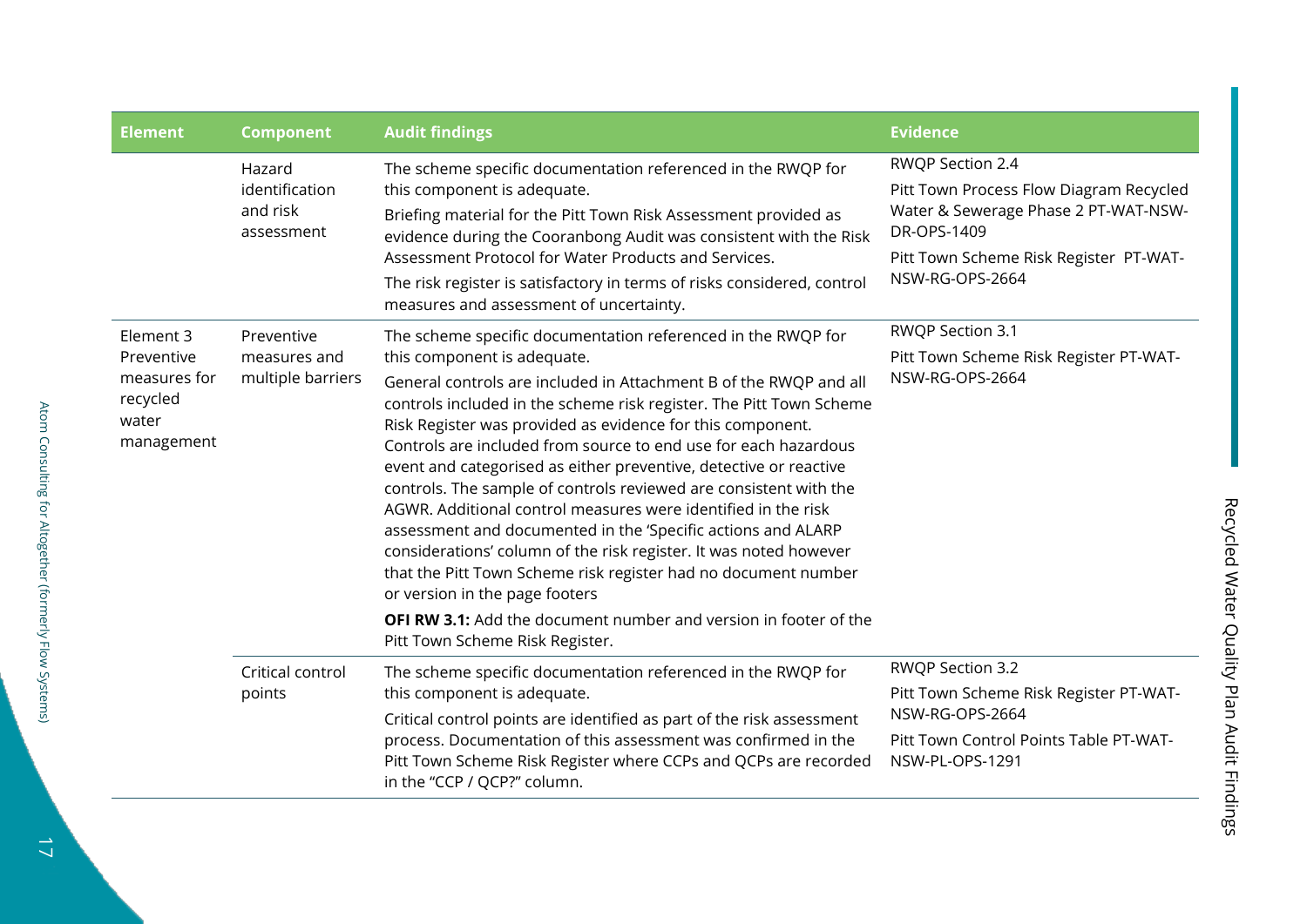| <b>Element</b>                       | <b>Component</b>          | <b>Audit findings</b>                                                                                                                                                                                                                                                                                                                                                                                                                                                                                                                                                                                                                                                                                                                                                                                                                                                                                                                                                                                                                                                                            | <b>Evidence</b>                                                                                                                                                                                                                                    |
|--------------------------------------|---------------------------|--------------------------------------------------------------------------------------------------------------------------------------------------------------------------------------------------------------------------------------------------------------------------------------------------------------------------------------------------------------------------------------------------------------------------------------------------------------------------------------------------------------------------------------------------------------------------------------------------------------------------------------------------------------------------------------------------------------------------------------------------------------------------------------------------------------------------------------------------------------------------------------------------------------------------------------------------------------------------------------------------------------------------------------------------------------------------------------------------|----------------------------------------------------------------------------------------------------------------------------------------------------------------------------------------------------------------------------------------------------|
|                                      |                           | Critical control points for Pitt Town are documented in the Pitt<br>Town Control Points Table. Critical control points in this table are<br>consistent against those assessed in the risk register.<br>Proposed revisions to critical control points and log reduction value<br>were provided during the audit. The UV disinfection critical limit for<br>UVT decreased from < 55 to < 47 mJ/cm <sup>2</sup> . Limit changes are<br>appropriate to achieve the claimed 1.0 LRV reduction for viruses in<br>accordance with the USEPA Ultraviolet Disinfection Guidance<br>Manual (2006). Log reduction values achieved for UV disinfection<br>were reduced from 4 to 3.5 for protozoa and bacteria. The basis for<br>these changes is adequately documented in the Table 2 Change<br>Assessment of the Change Notice Form. Evidence was provided of<br>consultation with NSW Health, in the form of an email where<br>updated documentation and a change notice form was provided.<br>Changes to the critical control point and log reduction value<br>documentation for Pitt Town are adequate. | Pitt Town LW Log Reduction Values PT-<br>WAT-NSW-PL-OPS-2774<br>Email to NSW Health 'Change Notice -<br>CCP and Log Reduction'<br>Change Notice Form: Control Point and<br>Log Reduction Review for Box Hill,<br>Cooranbong, Huntlee and Pitt Town |
|                                      |                           | Critical control points values are consistent across the Control Point<br>Tables and the Log Reduction Value documents.<br>The references used in the CCP justification column are considered<br>appropriate. It was confirmed that the CCP limits (current at the                                                                                                                                                                                                                                                                                                                                                                                                                                                                                                                                                                                                                                                                                                                                                                                                                               |                                                                                                                                                                                                                                                    |
|                                      |                           | time of the site visit; version 3) were consistent with those in SCADA<br>and the UV disinfection local control panel. It was not reviewed if<br>proposed updated CCP limit were consistent with SCADA.                                                                                                                                                                                                                                                                                                                                                                                                                                                                                                                                                                                                                                                                                                                                                                                                                                                                                          |                                                                                                                                                                                                                                                    |
| Element 4<br>Operational             | Operational<br>procedures | The scheme specific documentation referenced in the RWQP for<br>this component is adequate.                                                                                                                                                                                                                                                                                                                                                                                                                                                                                                                                                                                                                                                                                                                                                                                                                                                                                                                                                                                                      | RWQP Section 4.1<br>Pitt Town LWC Operations and<br>Maintenance (O&M) Manual - PT-WAT-                                                                                                                                                             |
| procedures<br>and process<br>control |                           | The RWQP states that schemes will be operated in accordance with<br>the scheme operations and maintenance manual. A finalised<br>Operations and Maintenance (O&M) Manual - Pitt Town LWC                                                                                                                                                                                                                                                                                                                                                                                                                                                                                                                                                                                                                                                                                                                                                                                                                                                                                                         | MN-OPS-2492<br>Register of Operational Procedures FS-                                                                                                                                                                                              |
|                                      |                           | Operation and Maintenance Manual was provided as evidence.                                                                                                                                                                                                                                                                                                                                                                                                                                                                                                                                                                                                                                                                                                                                                                                                                                                                                                                                                                                                                                       | WAT-NSW-RG-OPS-2725                                                                                                                                                                                                                                |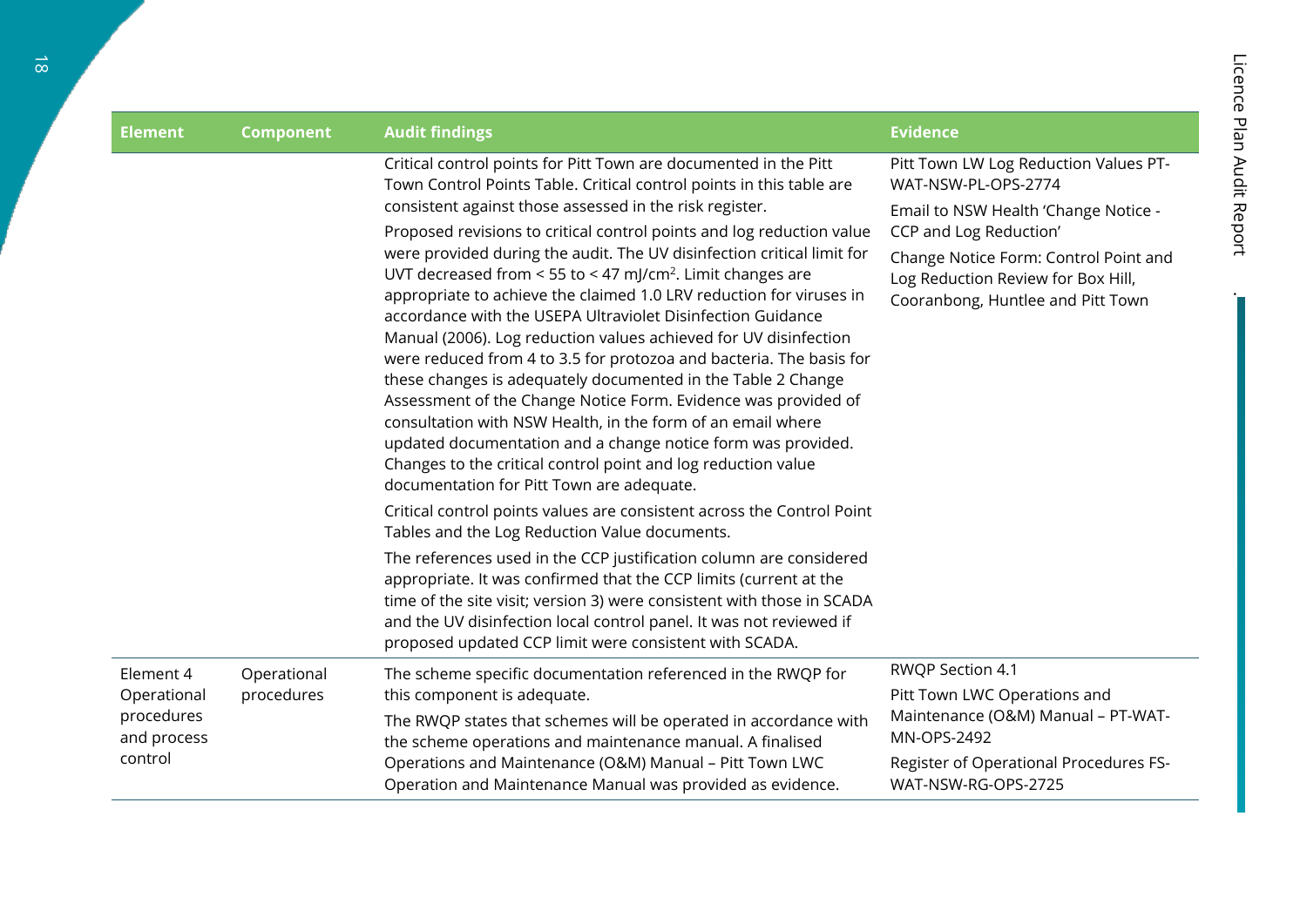| <b>Element</b> | <b>Component</b>                           | <b>Audit findings</b>                                                                                                                                                                                                                                                                                                                                                                                                                                                                                                                                                                          | <b>Evidence</b>                                                                                                                                                                |
|----------------|--------------------------------------------|------------------------------------------------------------------------------------------------------------------------------------------------------------------------------------------------------------------------------------------------------------------------------------------------------------------------------------------------------------------------------------------------------------------------------------------------------------------------------------------------------------------------------------------------------------------------------------------------|--------------------------------------------------------------------------------------------------------------------------------------------------------------------------------|
|                |                                            | SOPs and Work Instructions are documented in the register of<br>operational procedures. The procedures identified for Pitt Town in<br>the register are appropriate.                                                                                                                                                                                                                                                                                                                                                                                                                            |                                                                                                                                                                                |
|                | Operational<br>monitoring                  | The scheme specific documentation referenced in the RWQP for<br>this component is adequate.<br>Operational monitoring requirements are detailed in the<br>Monitoring and Sampling Plan. The Pitt Town Monitoring and<br>Sampling program was provided and sample items were cross<br>checked against the sampling plan; the items checked were found<br>to be consistent. Sample point labelling in the plant was consistent<br>with the sampling plan.                                                                                                                                        | RWQP Section 4.2<br>Monitoring and sampling plan FS-WAT-<br>AUS-PL-OPS-1288<br>Pitt Town Monitoring and Sampling<br>Program PT-WAT-NSW-PL-OPS-2849                             |
|                | Operational<br>corrections                 | The scheme specific documentation referenced in the RWQP for<br>this component is adequate. Discussions on corrective actions are<br>also included in Element 6 in the Incident and Emergency Response<br>Protocols section.<br>Critical control points summary corrective actions are included in<br>the control point tables. The Pitt Town Control Points Table<br>procedures for shutdown and off specification water diversion are<br>appropriate.<br>Deviations for other operational monitoring activities are described<br>in the Operational Monitoring Corrective Actions Procedure. | RWQP Section 4.3<br>Pitt Town Control Points Table PT-WAT-<br>NSW-PL-OPS-1291<br>Pitt Town LWC Operations and<br>Maintenance (O&M) Manual - PT-WAT-<br>MN-OPS-2492             |
|                | Equipment<br>capability and<br>maintenance | The scheme specific documentation referenced in the RWQP for<br>this component is adequate. The Pitt Town Operations and<br>Maintenance Manual refers to Flow's Computerised Maintenance<br>Management System (CMMS) for maintenance schedules. A register<br>of calibrations and control point inspections was provided as<br>evidence of scheduling. Scheduling included annual, quarterly and<br>weekly calibrations and checklist. An example of the annual H2S                                                                                                                            | RWQP Section 4.4<br>Pitt Town LWC Operations and<br>Maintenance (O&M) Manual - PT-WAT-<br>MN-OPS-2492<br>PPM Schedules Calibration and Control<br>Points Land Housing from RAM |

Recycled Water Quality Plan Audit Findings

Recycled Water Quality Plan Audit Findings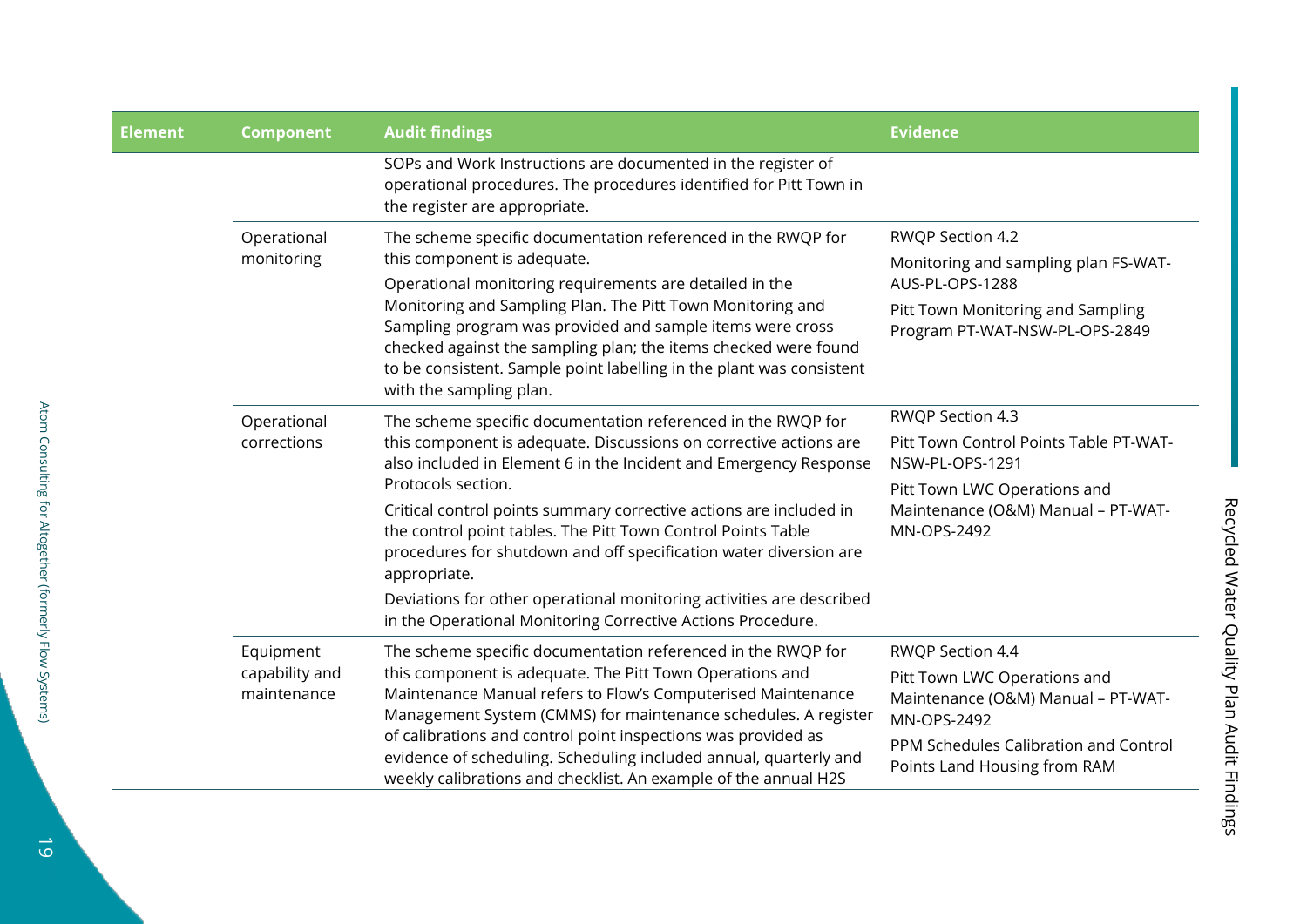| <b>Element</b>                                                                                    | <b>Component</b>                                                            | <b>Audit findings</b>                                                                                                                                                                                                                                                                                                                                                                                                                                                                                                                                                                        | <b>Evidence</b>                                                                                                                                            |
|---------------------------------------------------------------------------------------------------|-----------------------------------------------------------------------------|----------------------------------------------------------------------------------------------------------------------------------------------------------------------------------------------------------------------------------------------------------------------------------------------------------------------------------------------------------------------------------------------------------------------------------------------------------------------------------------------------------------------------------------------------------------------------------------------|------------------------------------------------------------------------------------------------------------------------------------------------------------|
|                                                                                                   |                                                                             | calibration for Pitt Town was provided as evidence of the<br>parameters checked.                                                                                                                                                                                                                                                                                                                                                                                                                                                                                                             | Work Order Number 036302, Local Water<br>Centre Pitt Town, Annual H2S Sensor<br>Calibration Completed date: 23/03/2021                                     |
|                                                                                                   | Materials and<br>chemicals                                                  | The scheme specific documentation referenced in the RWQP for<br>this component is adequate.<br>Signage and labelling of chemical dosing points was noted during<br>the site audit of Pitt Town. The Pitt Town Operations and<br>Maintenance Manual specifies details of chemical dosing in the<br>treatment process. Evaluating Products Materials and Chemical<br>Procedure includes a requirement for materials that come into<br>contact with recycled water to be AS/NZS 4020 compliant. No<br>scheme specific documentation was audited in relation to material<br>usage for Pitt Town. | RWQP Section 4.5<br>Scheme management plan<br>Pitt Town LWC Operations and<br>Maintenance (O&M) Manual - PT-WAT-<br>MN-OPS-2492                            |
| Element 5<br>Verification of<br>recycled<br>water quality<br>and<br>environmenta<br>l performance | Recycled water<br>quality<br>monitoring<br>Documentation<br>and reliability | The scheme specific documentation referenced in the RWQP for<br>this component is adequate.<br>Characteristics to be monitored are included within the overarching<br>Monitoring and Sampling Plan. A check was carried out against the<br>verification requirements in the Monitoring and Sampling Plan<br>against the Pitt Town Monitoring and Sampling Program; with the<br>documents found to be consistent.<br>The Monitoring and Sampling Plan and Pitt Town Monitoring and<br>Sampling Program is adequate for verification monitoring against<br>the requirements of the AGWR.       | RWQP Section 5.1 and 5.3<br>Monitoring and sampling plan FS-WAT-<br>AUS-PL-OPS-1288<br>Pitt Town Monitoring and Sampling<br>Program PT-WAT-NSW-PL-OPS-2849 |
|                                                                                                   | Application site<br>and receiving<br>environment                            | The Pitt Town DIZ Standard operating procedure was reviewed and<br>refers to opening GV01 to commence irrigation. This valve is<br>underground and not labelled or otherwise identified in the<br>procedure. Flow Systems have since advised that "This is a network                                                                                                                                                                                                                                                                                                                         | RWQP Section 5.2<br>Pitt Town Scheme Management Plan<br>Recycled water irrigation monitoring plan<br>(RWIMP) AG-WAT-NSW-PL-OPS-2299                        |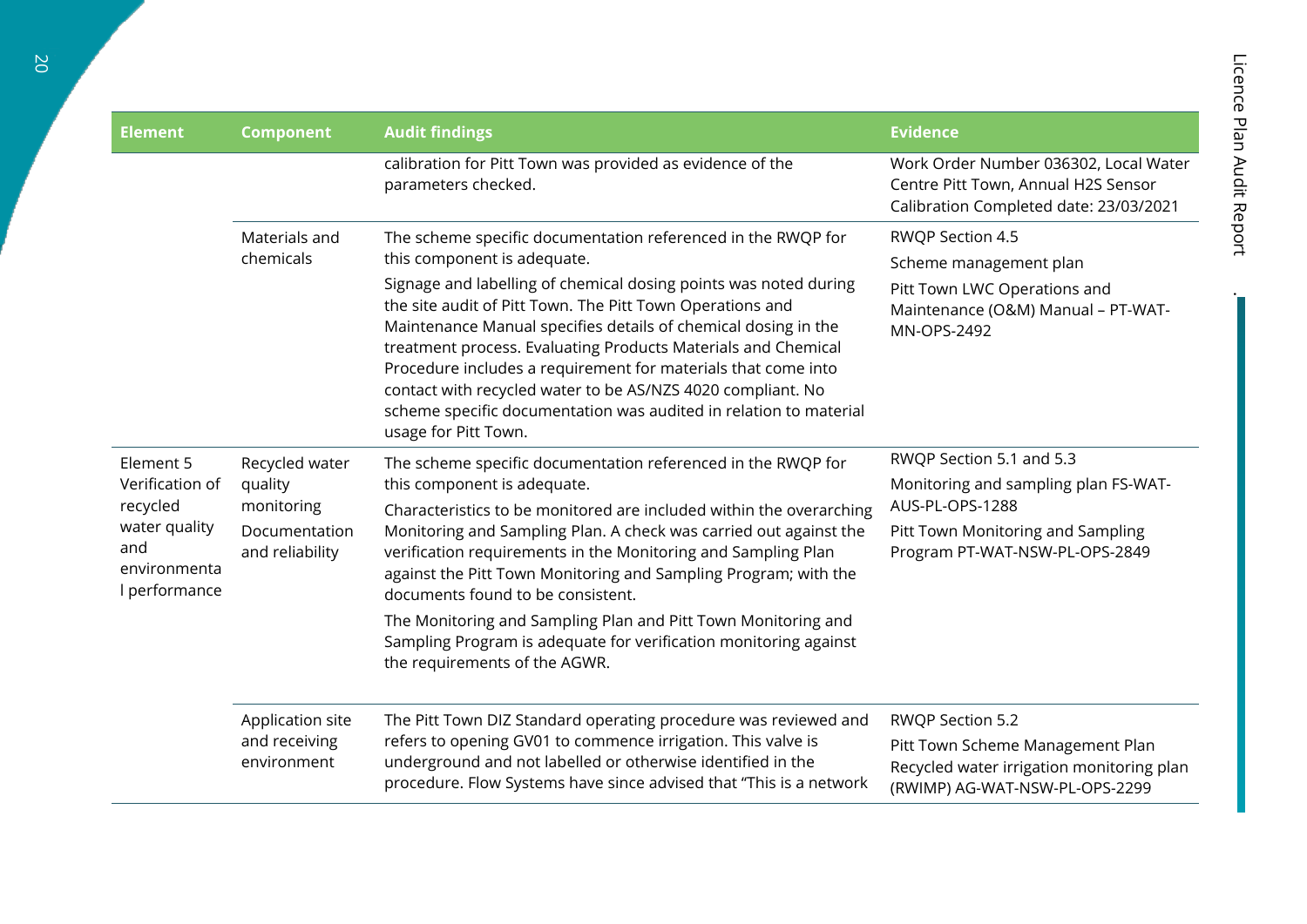| <b>Element</b>                     | <b>Component</b>                                   | <b>Audit findings</b>                                                                                                                                                                                                                                                                                    | <b>Evidence</b>                                                                                                |
|------------------------------------|----------------------------------------------------|----------------------------------------------------------------------------------------------------------------------------------------------------------------------------------------------------------------------------------------------------------------------------------------------------------|----------------------------------------------------------------------------------------------------------------|
|                                    |                                                    | valve which is normally open. It is no longer operated as part of the<br>DIZ as there is an automatic control valve (AV1301) and manual<br>valve in the cage which are operated instead."                                                                                                                | Pitt Town DIZ Standard operating<br>procedure PT-WAT-NSW-PR-INC-3592<br>Pitt Town - Irrigation Management Plan |
|                                    |                                                    | Recommendation RW 5.1: Review and update the Pitt Town DIZ<br>Standard operating procedure reference to the automatic control<br>valve to commence irrigating.                                                                                                                                           | for Fernadell Park                                                                                             |
| Element 6<br>Management            | Communication                                      | The scheme specific documentation referenced in the RWQP for<br>this component is adequate.                                                                                                                                                                                                              | RWQP Section 6.1<br>Pitt Town Stakeholder and Emergency                                                        |
| of incidents<br>and<br>emergencies |                                                    | The Pitt Town Scheme Management Plan references the Pitt Town<br>stakeholder and emergency contact list and Figure 8-1 sets out how<br>incidents and emergencies are generally managed. Flow Systems<br>has regulatory reporting obligations for incidents.                                              | Contact List PT-WAT-NSW-RG-INC-3354                                                                            |
|                                    |                                                    | Key stakeholders for Pitt Town relevant to the recycled water<br>supply include IPART, NSW Health, NSW Department of Planning,<br>Industry and Environment, NSW Environment Protection Authority,<br>Sydney Water and The Hills Shire Council. The stakeholders listed<br>are appropriate to the scheme. |                                                                                                                |
|                                    | Incident and<br>emergency<br>response<br>protocols | The scheme specific documentation referenced in the RWQP for                                                                                                                                                                                                                                             | RWQP Section 6.2                                                                                               |
|                                    |                                                    | this component is adequate apart from scheme specific reference<br>to the WICA notification forms in the Pitt Town Scheme.                                                                                                                                                                               | WICA Form A - Incident Initial Notification<br>Pitt Town                                                       |
|                                    |                                                    | Management Plan.                                                                                                                                                                                                                                                                                         | WICA Form B - Incident Initial                                                                                 |
|                                    |                                                    | The RWQP refers to the Water Operations Incident Management,<br>Reporting and Investigation Procedure and the Incident Notification                                                                                                                                                                      | <b>Notification Pitt Town</b>                                                                                  |
|                                    |                                                    | and Response Protocol with NSW Health. These documents refer to<br>scheme specific WICA Form A and B (which are the IPART Form A                                                                                                                                                                         | Pitt Town Recycled Water Out of<br>Specification Work Instruction PT-WAT-<br>NSW-PR-OPS-3581                   |
|                                    |                                                    | and B pre filled with relevant contact details). Scheme specific<br>notification forms for Pitt Town (WICA Form A and B) were provided<br>as evidence. The Incident Notification and Response Protocol with                                                                                              | Incident Notification and Response<br>Protocol with NSW Health for Supply of                                   |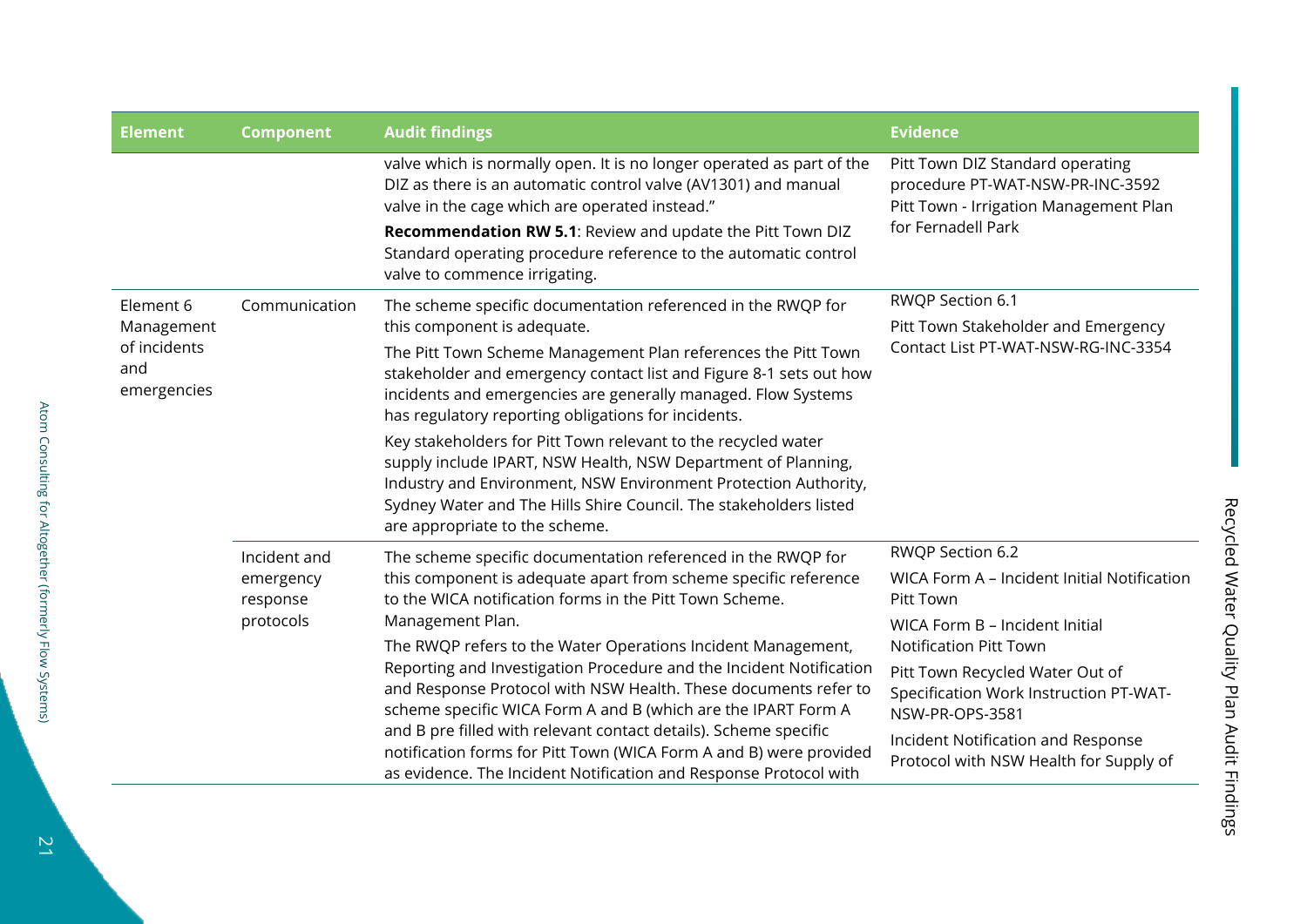| <b>Element</b><br><b>Component</b>                        |                                                                                                                | <b>Audit findings</b>                                                                                                                                                                                                                                                                                                                                                                                                                                                                                                                                                                                                                                                                                                                                                                          | <b>Evidence</b>                                                                   |  |
|-----------------------------------------------------------|----------------------------------------------------------------------------------------------------------------|------------------------------------------------------------------------------------------------------------------------------------------------------------------------------------------------------------------------------------------------------------------------------------------------------------------------------------------------------------------------------------------------------------------------------------------------------------------------------------------------------------------------------------------------------------------------------------------------------------------------------------------------------------------------------------------------------------------------------------------------------------------------------------------------|-----------------------------------------------------------------------------------|--|
|                                                           |                                                                                                                | NSW Health references these forms and describes when they<br>should be used.                                                                                                                                                                                                                                                                                                                                                                                                                                                                                                                                                                                                                                                                                                                   | Sewerage, Recycled Water and Drinking<br>Water Services AG-WAT-AUS-PR-INC-1277    |  |
| Element 8<br>Community<br>involvement<br>and<br>awareness | Consultation<br>with users of<br>recycled water<br>and the<br>community<br>Communication<br>and education      | The Cooranbong Water Quality Plan Licence audit identified an<br>opportunity for improvement to include further information in<br>RWQP Component 8.1 on the assessment process used in<br>developing the customer communication program.<br>OFI RW 8.1: Include further information in the RWQP documenting<br>the assessment requirements for developing the consultation<br>program.                                                                                                                                                                                                                                                                                                                                                                                                         | RWQP Section 8.1 and 8.2                                                          |  |
| Element 9<br>Validation,<br>research and<br>development   | Validation of<br>processes<br>Design of<br>equipment<br>Investigative<br>studies and<br>research<br>monitoring | The Cooranbong Water Quality Plan Licence audit assessed that the<br>process for validation, research and development is adequately<br>described in Section 9.1, 9.2 and 9.3 of the RWQP. An opportunity<br>for improvement exists in the process for revalidation of<br>equipment which occurs on system change. Processes to evaluate<br>system change are assessed using the System Change Checklist<br>and the WICA Change checklist. An observation was noted that<br>while the WICA Change checklist refers to change that would<br>require significant change to a licence plan, referencing to<br>requirements for when revalidation should occur could be more<br>explicit.<br>OFI RW 9.1: Detail more explicit requirements for when<br>revalidation will need to occur in the RWQP. | RWQP Section 9.1, 9.2 and 9.3<br>WICA Change checklist FS-WAT-NSW-FM-<br>GOV-2690 |  |
| Element 10<br>Documentatio<br>n and<br>reporting          | Reporting                                                                                                      | The Cooranbong Water Quality Plan Licence audit identified a<br>deficiency in the process as described in Section 10.2 with the<br>RWQP being silent on annual reporting to end users. The RWQP has<br>been updated to included that the annual report will be made<br>available via the Flow website and be produced in concurrence with<br>the annual IPART compliance report. This component is considered<br>adequate.                                                                                                                                                                                                                                                                                                                                                                     | RWQP Section 10.2                                                                 |  |

 $\overline{a}$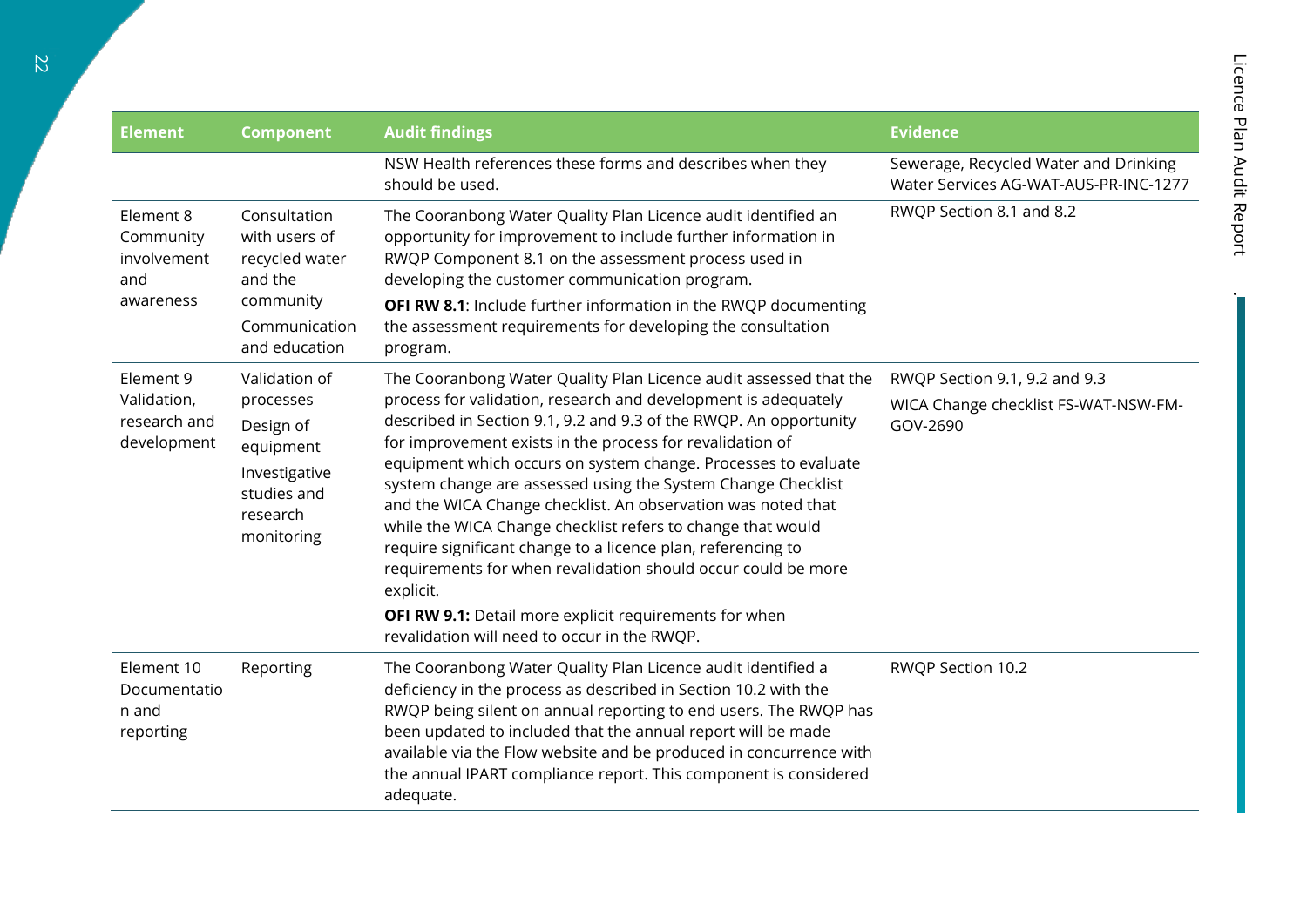| <b>Element</b>                        | <b>Component</b>                      | <b>Audit findings</b>                                                                                                                                                                                                                                                                                                                                                                                                                                                                                                                                   | <b>Evidence</b>   |
|---------------------------------------|---------------------------------------|---------------------------------------------------------------------------------------------------------------------------------------------------------------------------------------------------------------------------------------------------------------------------------------------------------------------------------------------------------------------------------------------------------------------------------------------------------------------------------------------------------------------------------------------------------|-------------------|
|                                       |                                       | There is no procedure listed that describes the activities required to<br>develop the reports. While there is no explicit requirement for this,<br>we are unable to confirm that the Annual report contents would<br>meet the requirements of this clause as the implementation of the<br>licence plan is outside the scope of this audit. An area for<br>improvement is to include further details on IPART compliance<br>reporting regulations, such as reference to the Network Operator<br>Reporting Manual and Retail Supplier's Reporting Manual. |                   |
|                                       |                                       | The Pitt Town Scheme Management Plan had an incorrect cross<br>reference to Table 1-1. The date in the document control table was<br>11/3/2021 and the date in the document footer was 10/3/2021                                                                                                                                                                                                                                                                                                                                                        |                   |
|                                       |                                       | <b>OFI RW 10.1:</b> Develop procedures that describe the activities<br>required to develop external reports and reference these in the<br>RWQP.                                                                                                                                                                                                                                                                                                                                                                                                         |                   |
|                                       |                                       | <b>OFI RW 10.2:</b> Correct the cross reference to Table 1-1 in the Pitt<br>Town Scheme Management Plan and align the date in the<br>document control table with the date in the footer                                                                                                                                                                                                                                                                                                                                                                 |                   |
| Element 11<br>Evaluation<br>and audit | Long-term<br>evaluation of<br>results | The Cooranbong Water Quality Plan Licence audit identified a<br>deficiency in the process described in Section 11.1 of the RWQP.<br>The RWQP was silent on the assessment of recycled water quality<br>performance as part of an annual review reporting process.                                                                                                                                                                                                                                                                                       | RWQP Section 11.1 |
|                                       |                                       | Section 11.1 of the RWQP has been updated to include that an<br>annual review of long-term water quality performance will be<br>conducted at the same time as annual reporting and that this will<br>be recorded in review meeting minutes and the risk review briefing<br>pack.                                                                                                                                                                                                                                                                        |                   |
|                                       |                                       | This component is now considered adequate following completion<br>of the identified recommendation.                                                                                                                                                                                                                                                                                                                                                                                                                                                     |                   |

Recycled Water Quality Plan Audit Findings

Recycled Water Quality Plan Audit Findings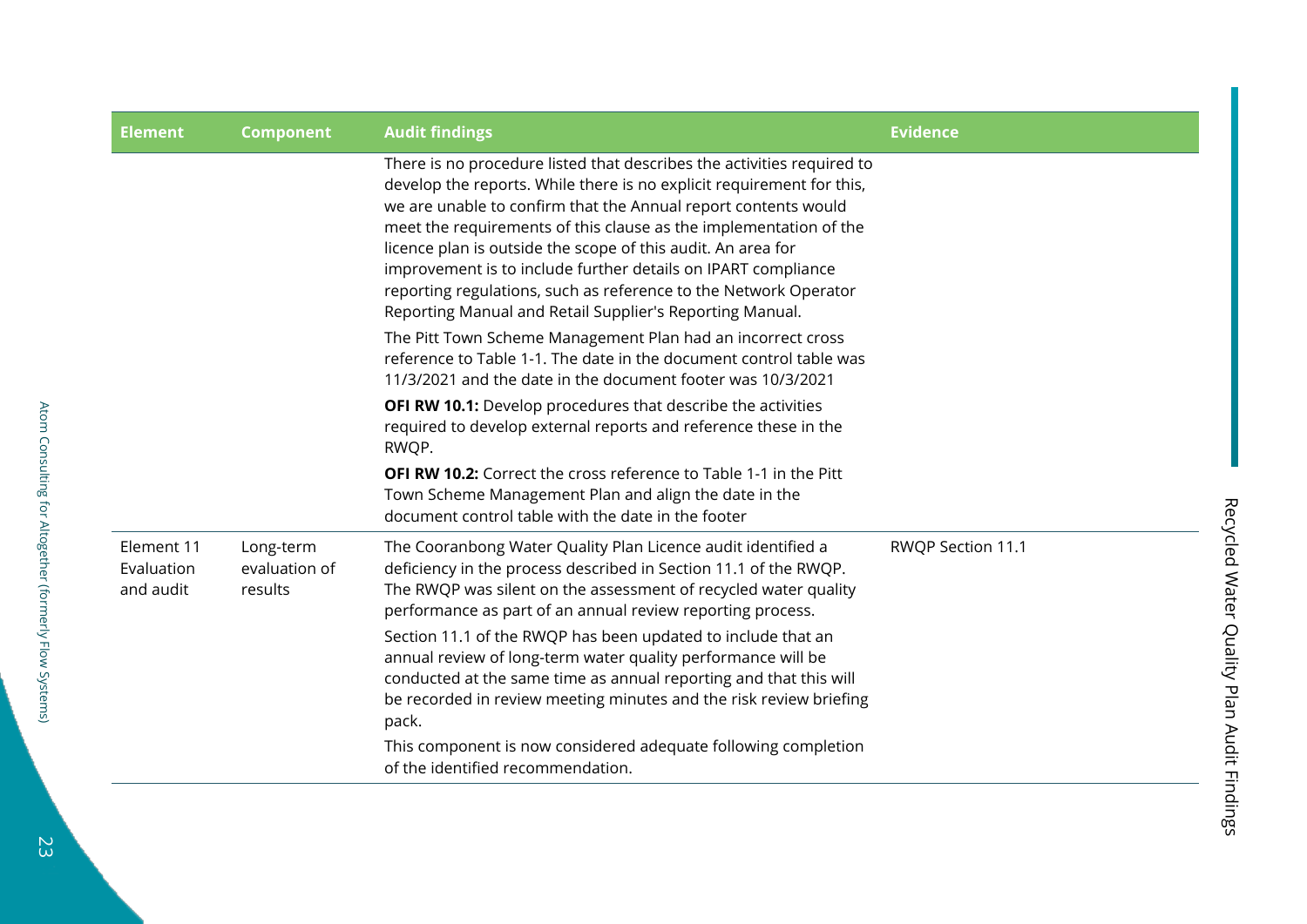| <b>Element</b> | <b>Component</b>                                 | <b>Audit findings</b>                                                                                                                                                                                                                                                                                                                                                                                                                              | <b>Evidence</b>                                                 |
|----------------|--------------------------------------------------|----------------------------------------------------------------------------------------------------------------------------------------------------------------------------------------------------------------------------------------------------------------------------------------------------------------------------------------------------------------------------------------------------------------------------------------------------|-----------------------------------------------------------------|
|                | Audit of recycled<br>water quality<br>management | The Cooranbong Water Quality Plan Licence audit identified an<br>opportunity for improvement in the Audit Procedure. Internal<br>audits are conducted at a minimum annually. The internal audit<br>program did not explicitly specify audits of recycled water quality<br>data. It was confirmed in interviews that quality audits included<br>recycled water. The Internal Audit Program for 2020-21 was<br>provided as evidence of this process. | RWQP Section 11.2<br>Audit Procedure FS-ALL-AUS-PR-GOV-<br>1364 |
|                |                                                  | <b>OFI RW 11.1.1:</b> Clarify that review of recycled water quality data is<br>covered under the internal audit objective for 'quality'.                                                                                                                                                                                                                                                                                                           |                                                                 |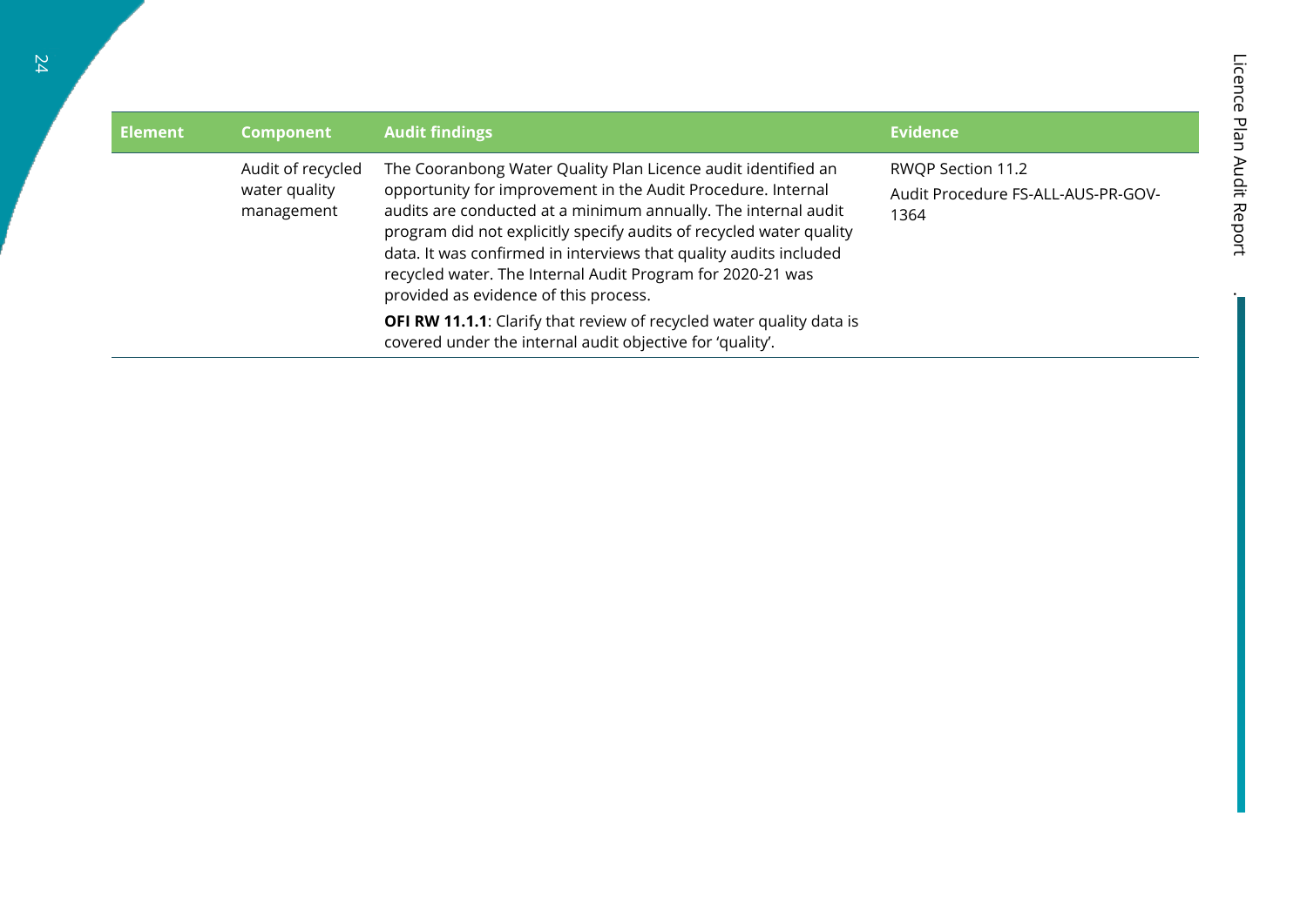#### <span id="page-26-0"></span>4.2.1 Summary of recommendations

A summary of recommendations for the Pitt Town recycled water quality plan is detailed below:

- Recommendation RW 2.1: Review and update the Pitt Town process flow diagram to accurately reflect current arrangements.
- Recommendation RW 5.1: Review and update the Pitt Town DIZ Standard operating procedure reference to the automatic control valve to commence irrigating.

#### <span id="page-26-1"></span>4.2.2 Summary of opportunities for improvement

A summary of opportunities for improvement for the Pitt Town recycled water quality plan are detailed below:

- OFI RW 3.1: Add the document number and version in footer of the Pitt Town Scheme Risk Register
- OFI RW 8.1: Include further information in the RWQP documenting the assessment requirements for developing the consultation program
- OFI RW 9.1: Details more explicit requirements for when revalidation will need to occur in the RWQP
- OFI RW 10.1: Develop procedures that describe the activities required to develop external reports and reference these in the RWQP
- OFI RW 10.2: Correct the cross reference to Table 1-1 in the Pitt Town Scheme Management Plan and align the date in the document control table with the date in the footer
- OFI RW 11.1.1: Clarify that review of recycled water quality data is covered under the internal audit objective for 'quality'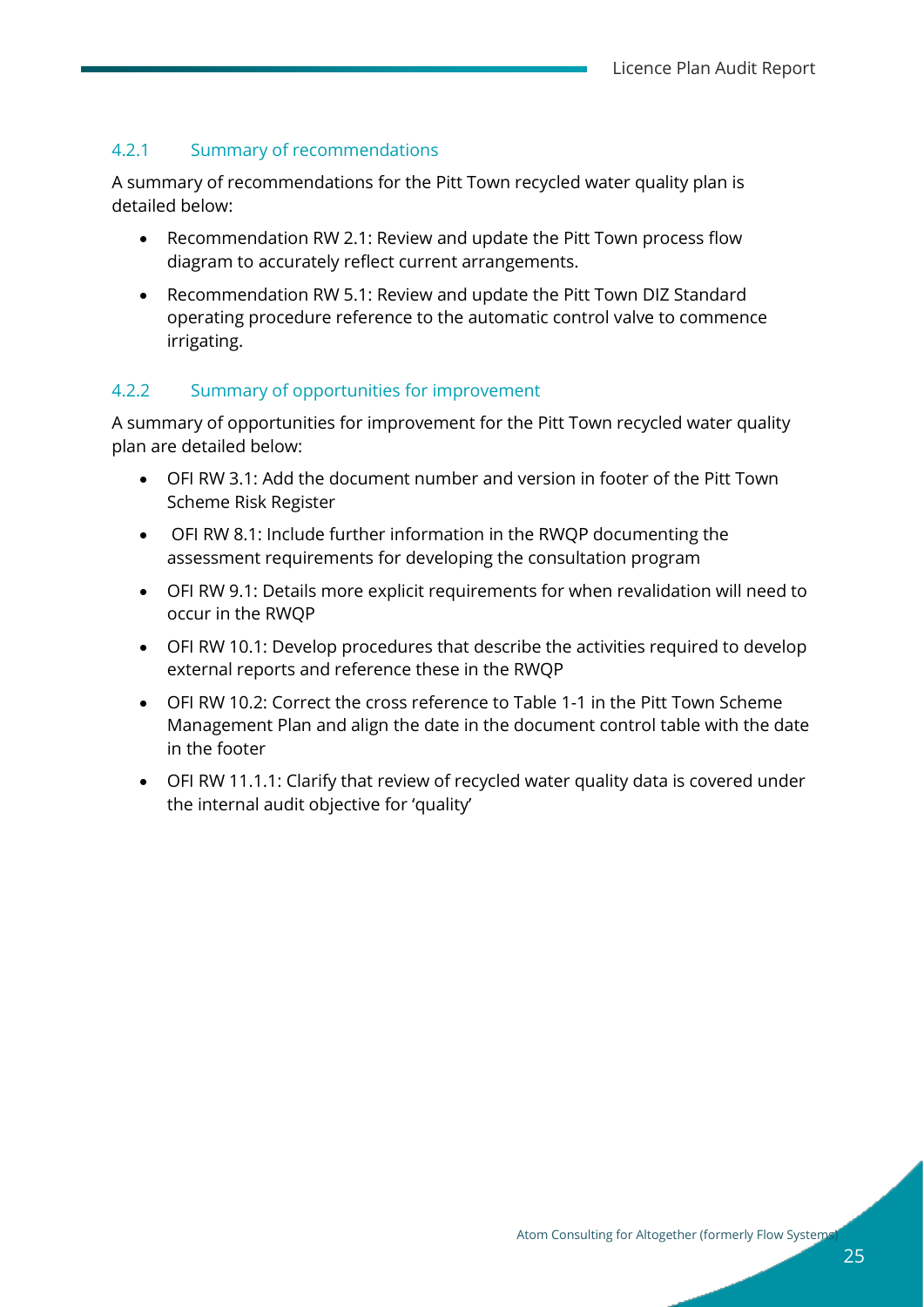This document is designed for double sided printing